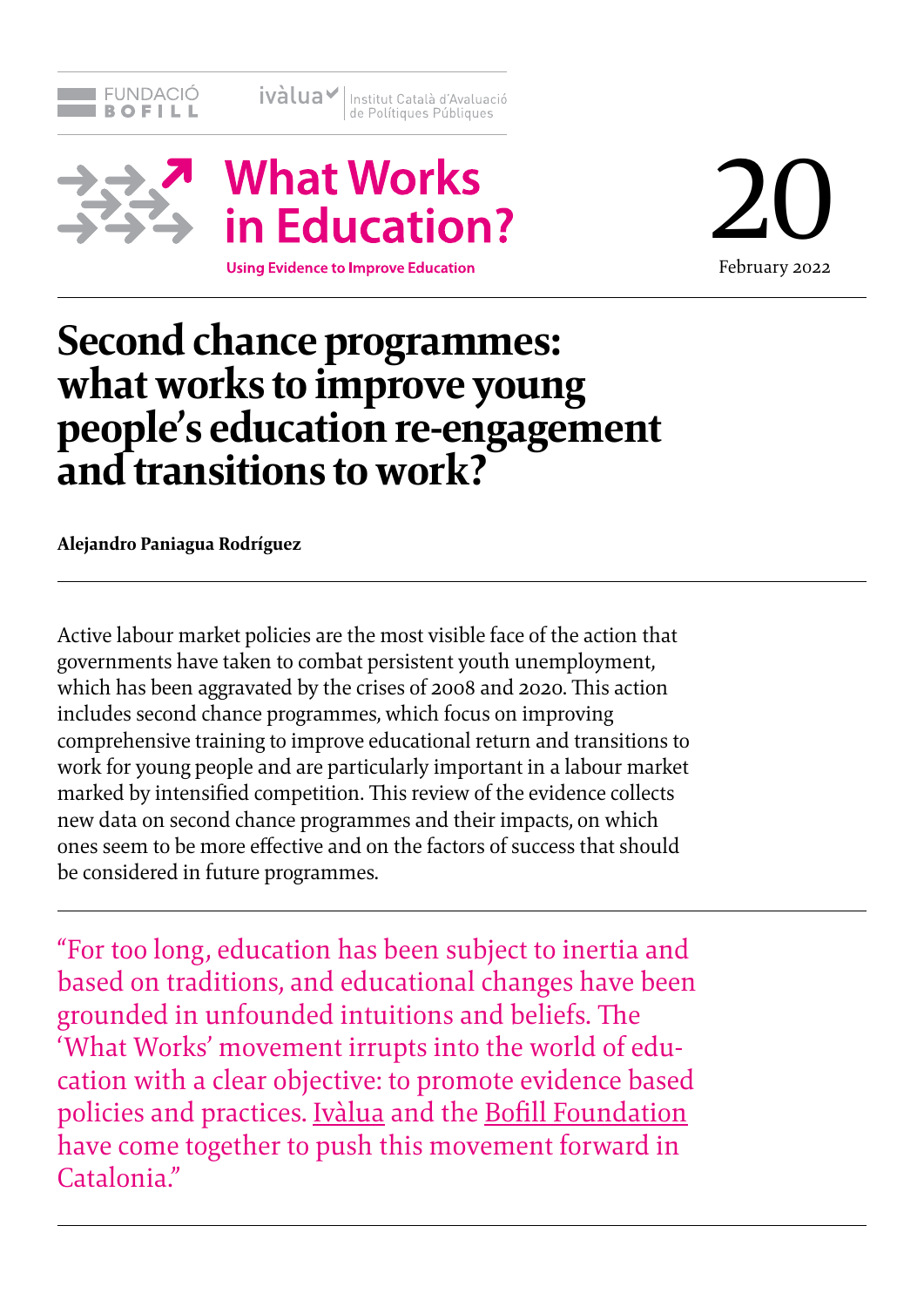



**Using Evidence to Improve Education** 

# **Second chance programmes: what works to improve young people's education re-engagement and transitions to work?**



**Alejandro Paniagua Rodríguez** is a primary school teacher with a PhD in Social Anthropology from the UAB (Universitat Autònoma de Barcelona). He is currently a lecturer at the Open University of Catalonia (UOC). His research work revolves around educational inequalities, diversity, pedagogical innovation and public policy analysis.

# **Motivation**

Youth unemployment, especially during the early stages of the transition to adulthood (15-21 years of age) and combined with dropping out of school, is associated with harm to mental and physical health, the increased likelihood of suffering longterm unemployment, low salaries and job insecurity and other effects on health, political participation and social inclusion that can last between 10 and 20 years  $[1] [2]$  $[1] [2]$ [\[3\]](#page-27-0) [\[4\]](#page-27-0) [\[5\]](#page-27-0) [\[6\]](#page-27-0) [\[7\]](#page-27-0) [\[8\]](#page-27-0) [\[9\]](#page-27-0). This is why national governments have increasingly invested in programmes to try to alleviate the effects of unemployment and the poor training of young workers  $[10][11]$  $[10][11]$ , as demonstrated by the important European initiative Youth Guarantee, which began in 2013<sup>1</sup>.

<sup>1</sup> First implemented in 2014, Youth Guarantee programmes aim to provide all young people between the ages of 16 and 25 with an offer of a quality job, education or training programme within four months after losing their job or dropping out of school. This framework has been applied very unevenly, as some countries show many problems in meeting their objectives and action plans [\[12\].](#page-27-0)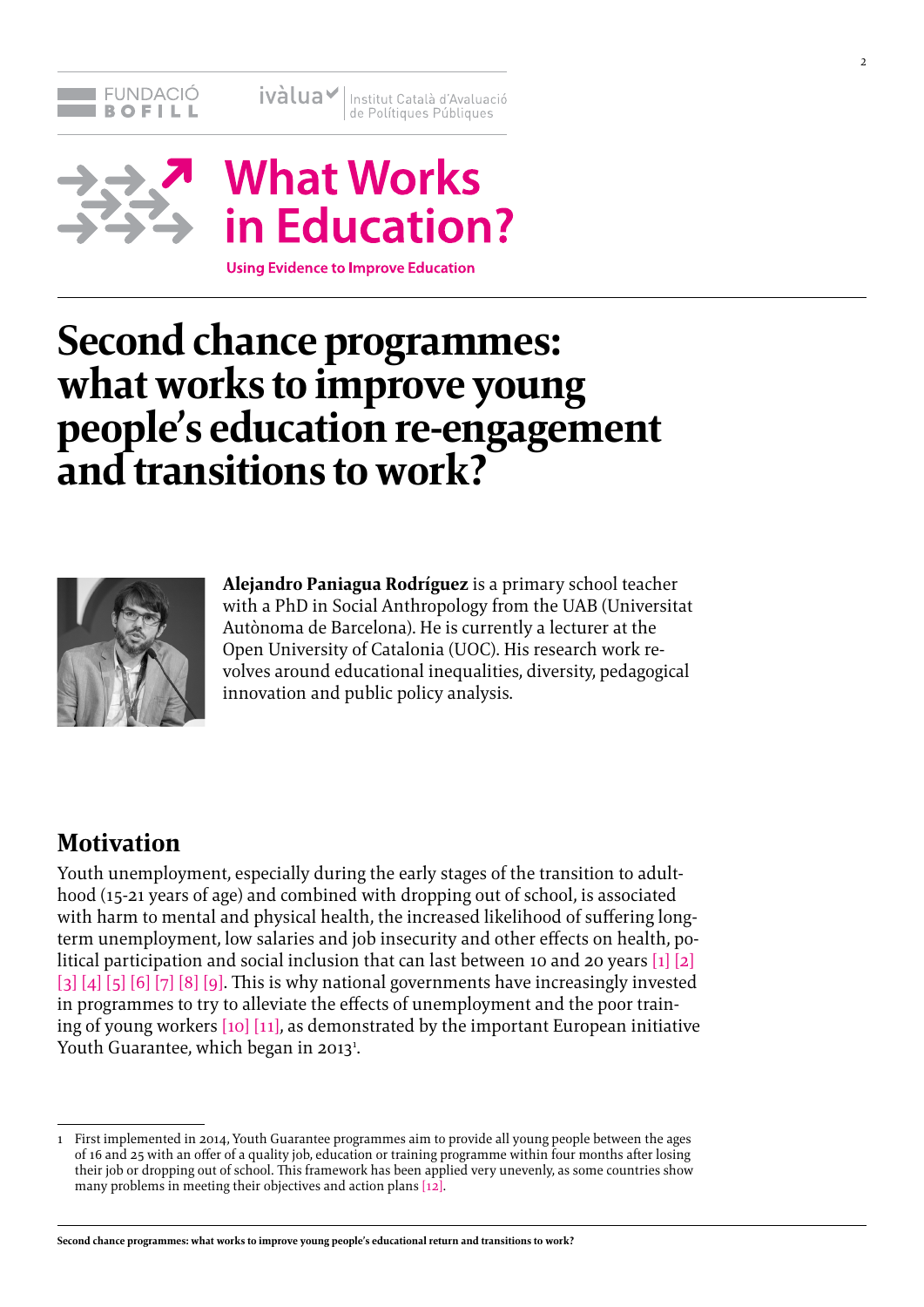

Today, young people in OECD countries are enrolled in post-compulsory education more than ever, and for longer, thereby delaying their entry into the labour mar[ket](#page-27-0)  [\[13\]](#page-27-0) [\[14\]](#page-27-0). Although most OECD countries show an ageing population and a growing demand for employment in certain economic sectors, the proportion of young people who are unemployed or exposed to job insecurity has only continued to grow since the 1980s [\[15\] \[16\]](#page-27-0) [\[17\]](#page-27-0). This trend is also greatly affected by the current COVID-19 crisis, whose impact is estimated to be almost 10 times greater than that caused by the 2008 crisis [\[18\].](#page-27-0) In May 2020, approximately one in five young people had lost their job [\[19\]](#page-27-0), while in 2021, the cohort between 18 and 35 showed the greatest deterioration in their mental health [\[20\]](#page-27-0).

**EMPACIÓ**  $B$  of LL ivàlua / Institut Català d'Avaluació

Most countries have faced the challenge of encouraging young people's return to a training pathway or improving their insertion in the labour market based on "active labour market policies". These initiatives have reproduced a good part of the neoliberal discourse on the need for young people to get "activated" and improve their "employability"2 , which are merely ways of approaching much more macrostructural problems, referring to the educational system, the labour market and social policies in terms of individual responsibility. As such, unemployment has gone from being understood as something temporary that requires institutional support to a structural but collateral damage, to which one must respond with more and better training, while also accepting tough competition in the market [\[21\] \[22\]](#page-27-0) [\[23\]](#page-27-0).

However, the neoliberal promise that someone can get a skilled job (simply) by having better and more successful qualifications has proven rather illusory [\[24\]](#page-27-0). As recent studies on leaving school early and transitions to work show, intergenerational factors come into play both in dropping out of school and in youth unemployment (parents' education and socio-occupational status), as well as non-cognitive factors (self-discipline, emotional stability, social skills and others) and the ability to interact with future employers (signalling theory). These variables act as invisible mechanisms linked to parents status that is transmitted very early in childhood education [\[26\] \[11\]](#page-27-0).

<sup>2</sup> Employability can be defined as those personal skills and competencies directly related to getting and keeping a job that are linked to personal development, including social and human capital. The abuse of this concept, without considering the structural context of education and the labour market, has been criticised as a way of legitimising inequality through discourses on individual responsibility and personal qualities.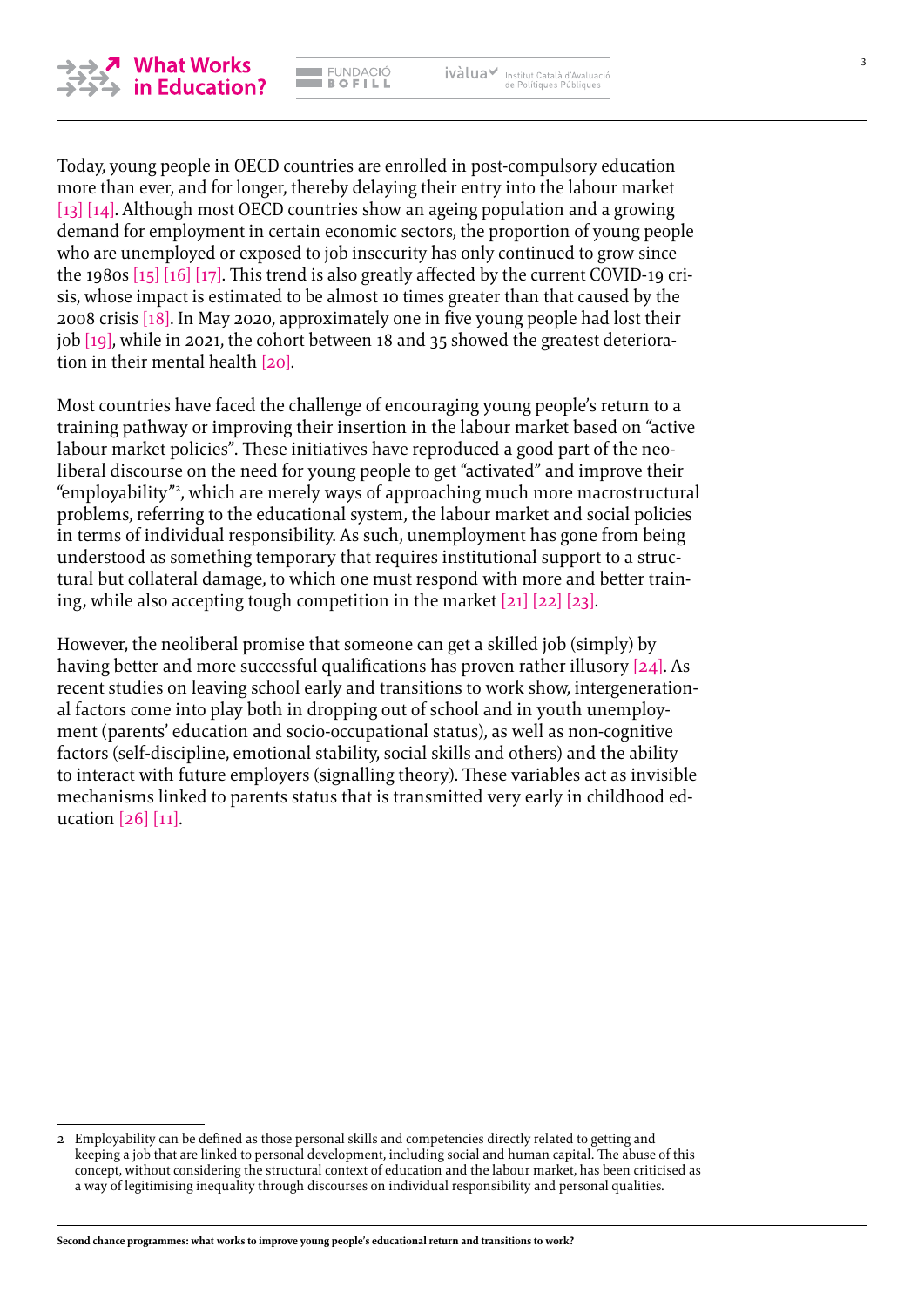

### Box 1. **The difficult challenge of second chance programmes in Spain and Catalonia.**

- A fundamental aspect when establishing strategies to reach and involve young people in second chance programmes is that they are very sensitive to the triad formed by the structure of the labour market, the development of the welfare state and the available aid, as well as the dynamics of the educational system [\[7\]](#page-27-0). The difficult context faced by these programmes across Spain clearly colours the results of the evaluations carried out in Catalonia [\[31\]](#page-28-0)[\[25\],](#page-27-0) which must be viewed through the lens of very adverse structural factors, since:
- Spain saw **a very steep drop in the young population's participation in the labour market between 2007 and 2014,** with nearly 20% less people working  $|53|$ .
- Indeed, **37% of university graduates end up in unskilled jobs** [\[28\]](#page-28-0) **and 75% of all job offers are never made public** [\[29\].](#page-28-0)
- Spain is repeatedly and persistently classified among the countries **most affected by the 2008 financial crisis**, which has had an impact on provisions that have deregulated the labour market and cut investment in social programmes [\[40\].](#page-28-0) In fact, Spain is among the group of countries with the highest risk-of-poverty rates in the EU, showing an inconsistency between economic policies, the labour market, social aid and active labour market policies [\[7\]](#page-27-0).
- **Transitions to the labour market** in Spain have been characterised by their great length and even chaotic nature  $[12]$ , with a notable waiting period and a highly segmented and temporary/insecure labour market, with few opportunities for on-the-job training, falling salaries, the loss of social rights and growing degree inflation caused by the excessively quick boom in tertiary education [\[54\]](#page-29-0).
- The development of a comprehensive educational system in Spain with the implementation of the LOGSE in 1996 has not brought relief in the reproduction of social inequality and has led to **more school dropouts than under the previous system** [\[55\].](#page-29-0) In fact, [\[27\]](#page-28-0) across Spain as a whole, almost three times as many upper middle-class students with poor or regular marks continue to post-compulsory education compared to those from families that live off manual labour.
- **The Youth Guarantee has been implemented late in Spain**, whose significantly lower budget than other countries has done more to prop up initiatives that were already in place than to take quality innovative action  $[12]$ . Between 2005 and 2015, the investment in active youth employment policies grew in Denmark by 50% (1.46 % of the GDP), while in Spain it fell by 8% (0.45% of the GDP) [\[7\]](#page-27-0).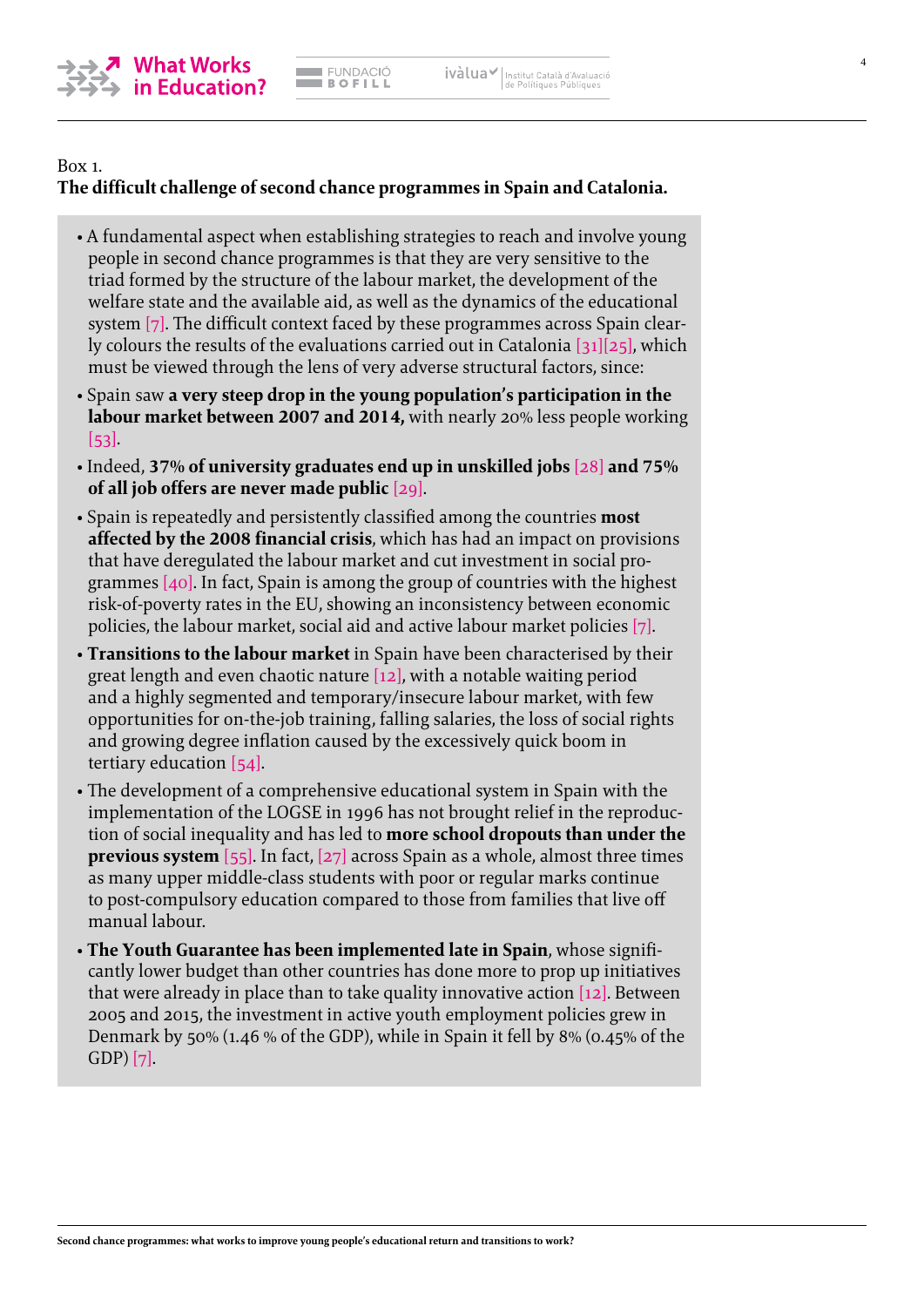5



In this context, second chance programmes are a specific type of response to dropping out of school and youth unemployment that differs from other active labour market policies. These programmes are committed to the compre**These programmes view empowerment as a personal project that is part of a process that goes far beyond work and encompasses the transition to adulthood.**



hensive development of young people, of the power and privilege existing in our society, and view empowerment as a personal project that is part of a transition identity process that goes far beyond work and encompasses the transition to adulthoo[d \[30\]](#page-28-0) [\[11\]](#page-27-0). In Spain as a whole, there are already initiatives that are proving to be successful in this regard, in the absence of more rigorous evaluations (see [Box](#page-19-0)  [2\)](#page-19-0). These programmes are also based on the fact that a group of young people with lower qualifications than their competitors can be identified in any regional context. And in a labour market where not enough quality and stable jobs are created, but where competition and degree inflation grow, this means that those with the worst marks unequivocally end up being the losers. These groups, who have certain personal, family-related and social risk factors and who must face particularly tough barriers to get a stable job or continue with a training pathway  $[4]$   $[8]$ , are the very ones targeted by the second chance programmes.

Both in Catalonia and in Spain as a whole, this group has been and continues to be one of the largest in the entire European Union and the OECD. This is the result of an education system that continues to show high school dropout rates, which in 2020 sat at 17.4% (the EU average is 15%, still far from the 2020 goal of 10%) (Spanish National Employment Institute), and of a labour market that shows unemployed young people not engaged in any training programme at rates of over 20% (Eurostat).

The current effort to identify and analyse the international impact of second chance programmes seeks to provide recommendations to improve public policies in relation to young people's educational return and employment transitions.

# **What programmes are we talking about?**

### **Definition and theory of change**

In this review, we define second chance programmes as specific types of active labour market policies characterised by their (long term) duration and by their theory of change, since they seek educational improvement to acquire basic skills and credentials to improve youth job transitions [\[26\].](#page-28-0) Occasionally, these programmes are considered something genuinely different from all other active labour market policies, since the impact of the latter are usually measured based on how they improve employability (mainly by obtaining short-term employment or boosting salaries) and they are usually much shorter and focused on aspects such as job hunting or providing work experience or internships.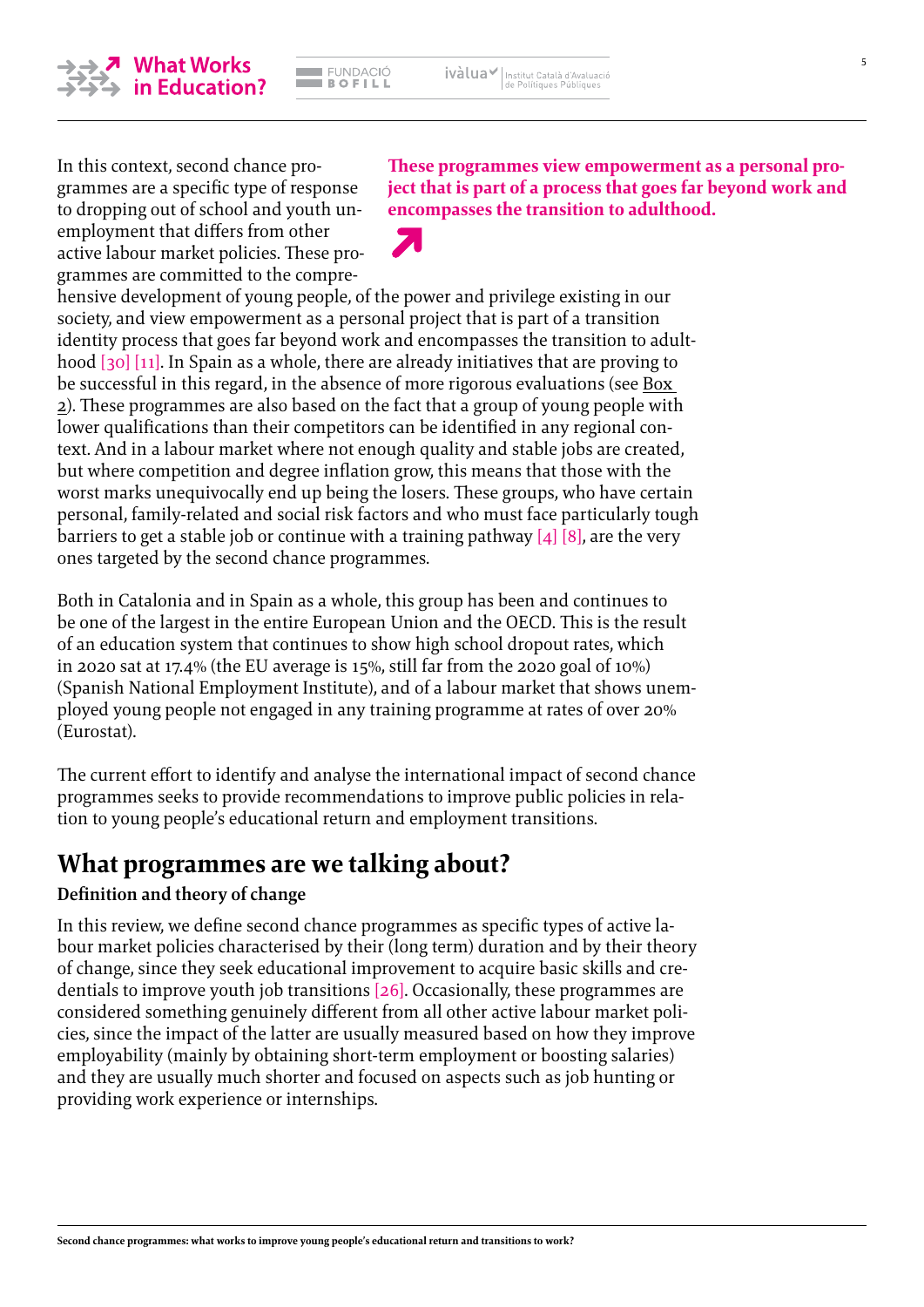

**Second chance programmes, focused on training and general education, seek a more comprehensive and personal development, which includes non-cognitive aspects that end up either provoking a return to education or a training pathway or facilitating a transition to the labour market.**

general education, seek a more comprehensive and personal development, which includes non-cognitive aspects—emotional stability, trust, self-discipline, social capital and others—that are critical to either provoking a return to education or a training pathway or facilitating a transition to the labour market [\[1\]](#page-27-0) [\[32\]](#page-28-0) [\[17\]](#page-27-0) [\[30\]](#page-28-0) [\[26\]](#page-28-0). In fact, various authors indicate that negative evaluations are due to the "short-termism" of many active labour market policies that include more comprehensive and training-related aspects (or ones focused on educational return), because the posi-tive effects take longer to appear [\[17\]](#page-27-0) [\[26\].](#page-28-0) Therefore, it is not only important to include longitudinal studies, but also programmes that are sustained over time and have medium- and long-term objectives.

#### Figure 1.

### **Active labour market policy theory of change vs. second chance programme theory of change**



Reference: author's creation.

<span id="page-5-0"></span>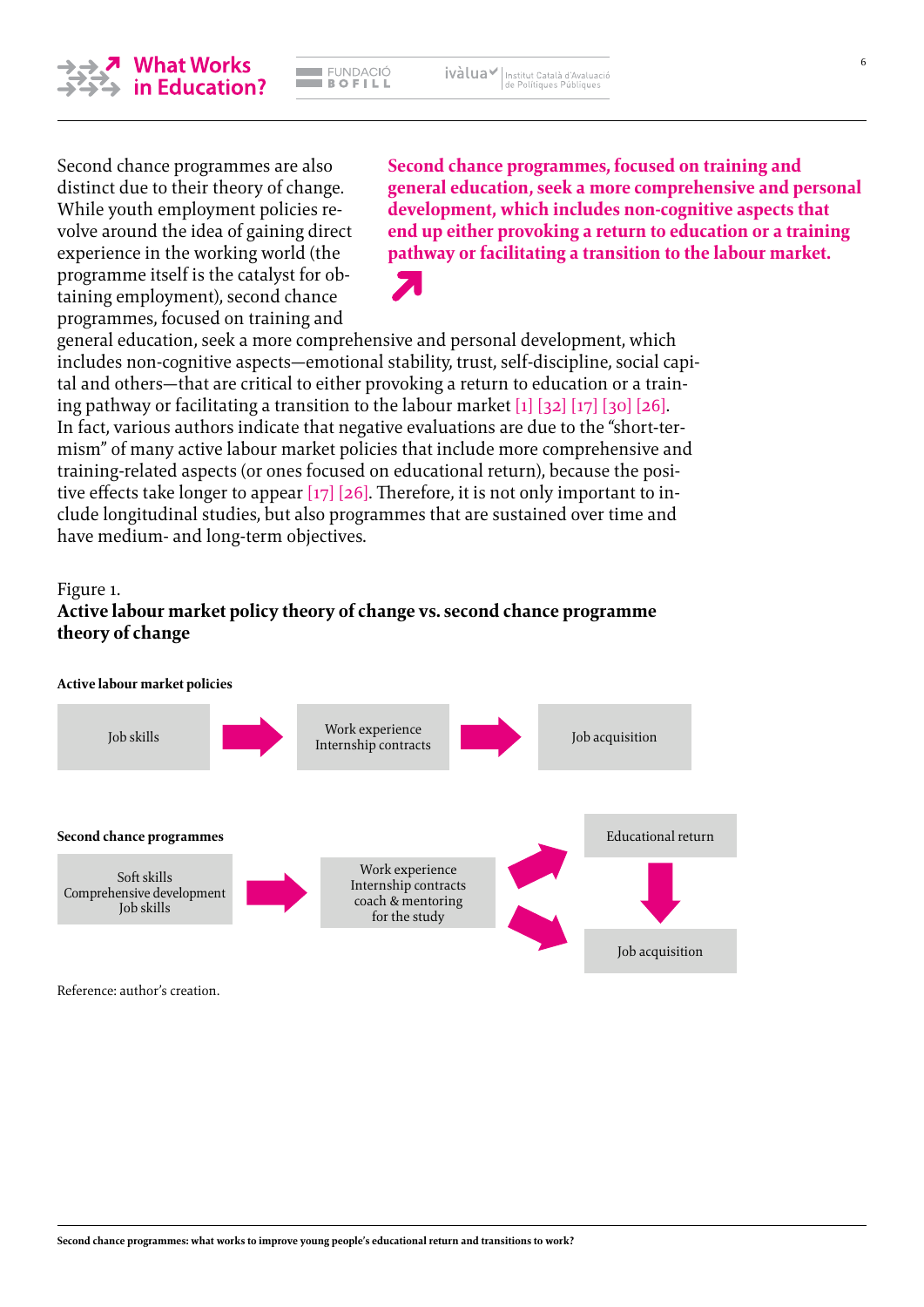<mark>↗</mark> What Works<br>→ in Education?

Following the classification made by Alegre and Todeschini [\[31\]](#page-28-0), the second chance programmes that interest us in this review:

- Have an educational focus or place education as a priority, either to return to the educational system or obtain a degree.
- Are reactive, acting when educational transitions or shifts towards the labour market are problematic.
- Include work experience as a factor, but secondary to the educational aspect.
- Place mentoring as central.
- Tightly address the profile of each person.

# **Moving beyond the NEET category**

The target of certain especially vulnerable groups, commonly called Not in Education, Employment and Training (NEET), is also an aspect that distinguishes second chance programmes from other activities to combat youth unemployment [\[10\].](#page-27-0) Thus, even though the diverse NEET group (also potentially called "disengaged, at risk of being NEETs, disadvantaged, out of school or disconnected") has been the increasing focus of youth employment policies, the literature only considers 38% of its members, categorised as "returning" or "short-term unemployed", as realistic recipients of these second chance programmes (see [Table 3\)](#page-16-0). This is because they have recently dropped out of school and are confused and need support or because over the years their personal development has changed their negative perception of training or education  $[41] [1] [32] [37] [42]$  $[41] [1] [32] [37] [42]$  $[41] [1] [32] [37] [42]$  $[41] [1] [32] [37] [42]$  $[41] [1] [32] [37] [42]$  $[41] [1] [32] [37] [42]$  $[41] [1] [32] [37] [42]$ .

It is estimated that between one third and half of those who drop out of school try to return to the education system at least once  $[43]$ , so it is important to point out and criticise the distorted image that radiates from the NEET category, charged with negative markers, and

**Between one third and half of those who drop out of school try to return to the education system at least once, so it is important to point out and criticise the distorted image that radiates from the NEET category.**

work harder at unravelling and defining each profile that is currently hidden under this category. In fact, the data show that in Catalonia, up to 70% of this group consists of people who would be interested working or who are looking for work unsystematically and ineffectively in a complex educational and work context, as previously indicated  $\lceil 31 \rceil$ . Given these limitations, quite a few authors have openly criticised the suitability of the NEET category and have proposed a more specific classification that also includes other groups that commonly end up being the target of these programmes. This is the case of "youth at a higher risk of limited employment" proposed by McGirr [\[26\]](#page-28-0) that is analysed in detail below.

This review does not include programmes focused on the general education of young people who are long-term unemployed, with disabilities, subject to restorative justice programmes or shouldering family responsibilities, or people who are totally discouraged about or alienated from training or who have other severe socioeconomic needs and primarily require intensive comprehensive action. An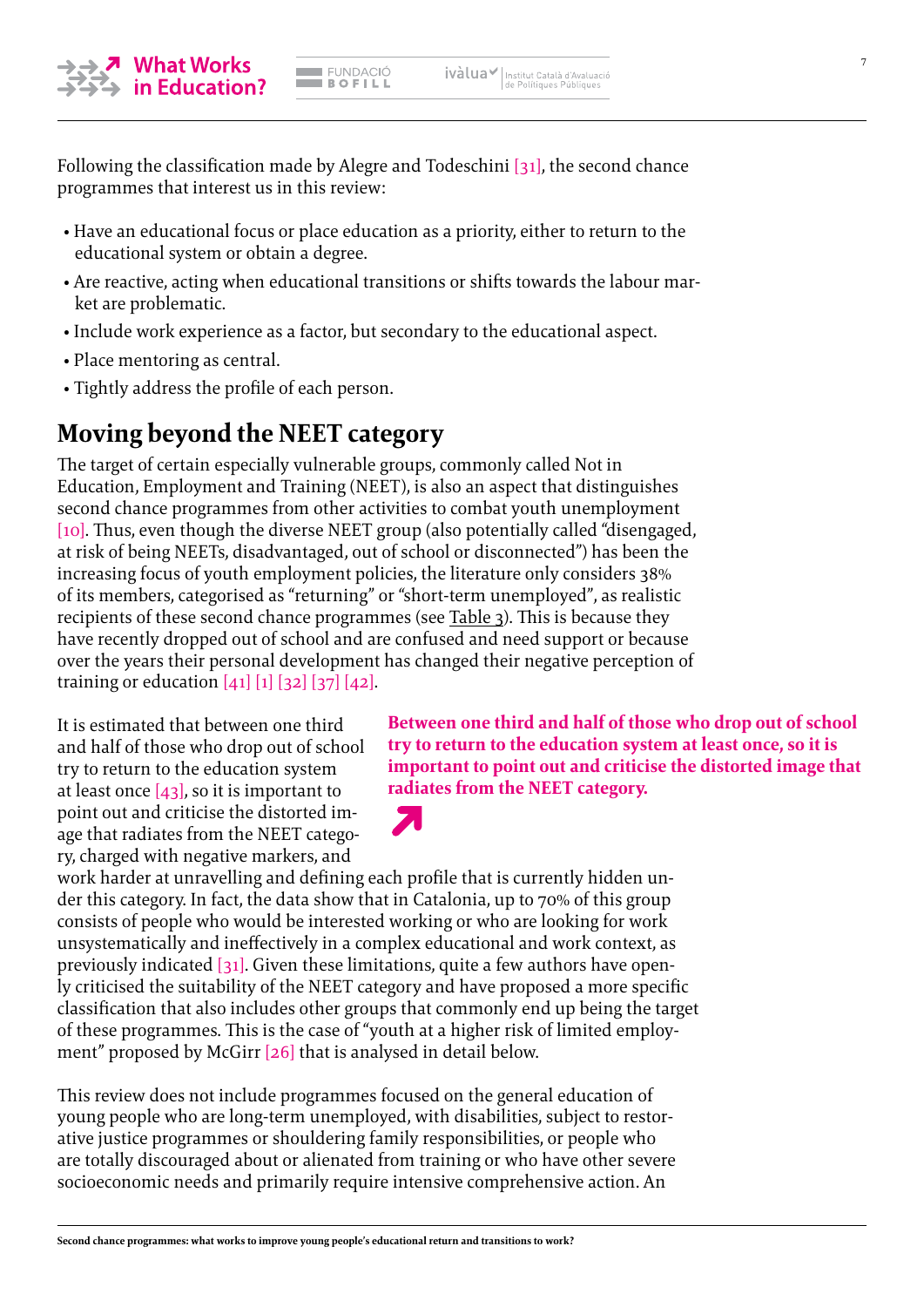

**EMPACIÓ**  $\overline{\phantom{a}}$  BOFILL

operational way of circumscribing the groups that theoretically fall under the umbrella of second chance programmes is to identify them as those experiencing the intersection of a lack of work, high disengagement or discouragement and the risk of marginalisation [\[41\]](#page-28-0).

### **Diversity and lack of systematisation of second chance programmes**

Not all the programmes covered by this review fully reflect the aforementioned characteristics. They can vary significantly in nature as they approach an ideal type of what has been called "Second Chance Education" [\[32\],](#page-28-0) where we might find both "second chance schools" and all alternative and flexible educational programmes that largely target groups that have dropped out of school or, on the contrary, programmes whose educational component is a small part of action aimed at a type of vulnerable population, like programmes for young people who are disengaged or do not work, study or train [\[26\]](#page-28-0).

From the typological point of view, although programmes that carry out preventive work in a complementary way (such as flexible education) are included, this review does not consider reviews of programmes that are primarily preventive in nature and that have already been analysed in this collection, like scholarships and grants for educational continuity [\[33\]](#page-28-0), guidance and counselling programmes [\[34\]](#page-28-0), action to address educational needs [\[35\]](#page-28-0) or anti-truancy programmes [\[36\].](#page-28-0) Although all the studies reviewed unanimously start with the idea that preventive measures are always the most important and highest priority, second chance programmes are reactive in nature as a necessary mechanism to support more vulnerable groups of youths [\[32\].](#page-28-0) Using the phases identified by the European Commission [\[40\]](#page-28-0) for the return to training or work of young people who are not working or training, second chance

programmes primarily focus on helping them to return to education, improving transitions to work and boosting their employability in a complementary way.

**Second chance programmes primarily focus on helping young people to return to education, improving transitions to work and boosting their employability in a complementary way.**



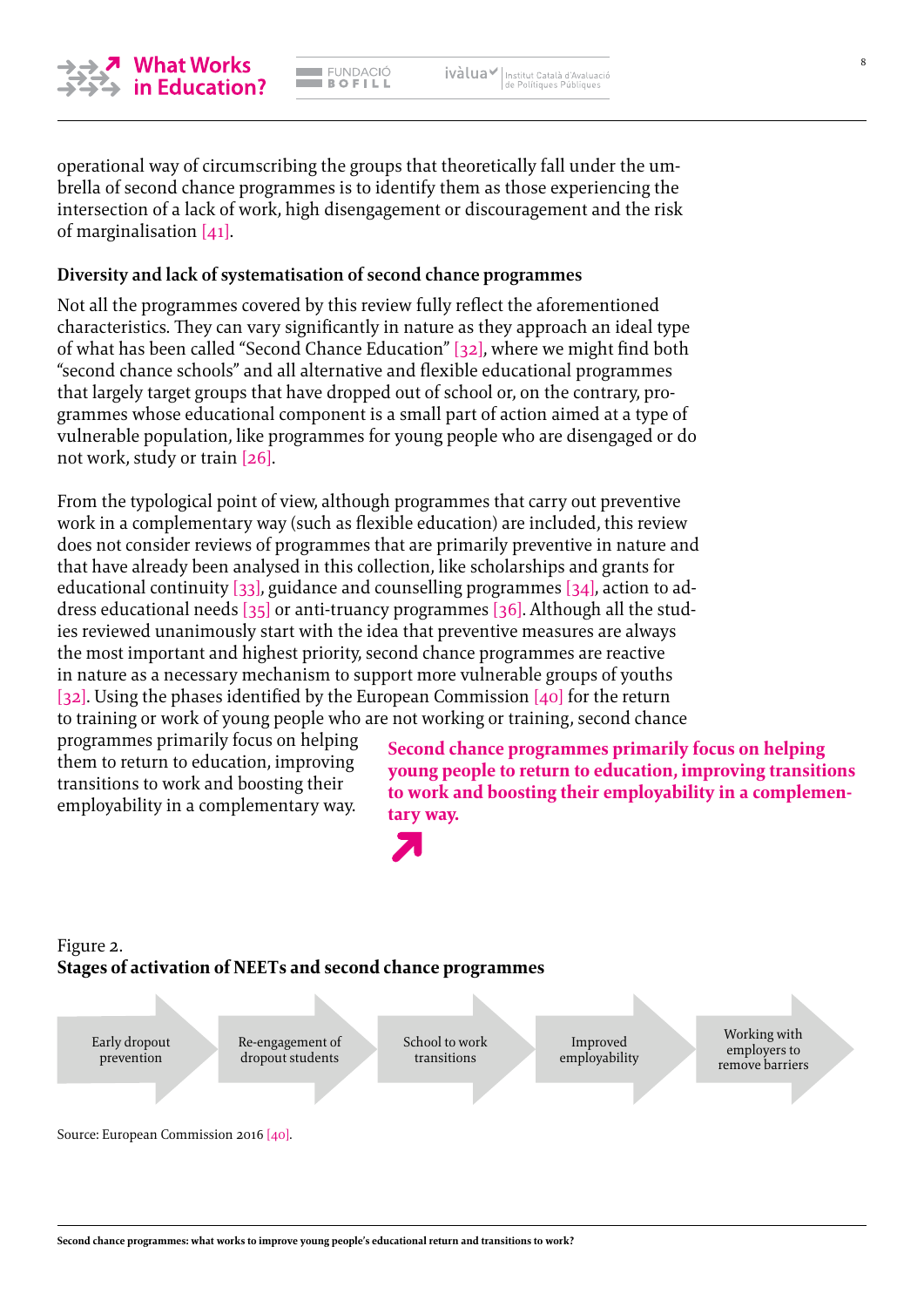

<mark>↗ What Works</mark><br>→ in Education?

Given the lack of systematisation and the inconsistent terminology in the sources, in this review we have used a high variability of actions and programmes that cannot exclusively be considered "second chance programmes" for the most part, although they do include one or more of the variables defined above. This wide selection of programmes has made it possible to significantly expand the information on and results of actions that also include students' training and comprehensive development.

The following list is a tentative exercise to categorise very different types of programmes based on their objectives and themes to show readers the diversity of programmes considered in most of the sources that have been reviewed. It also exposes the lack of systematisation in second chance programmes regarding the relationship between the different components of the programme and their impact, such as their duration, dosage or specific characteristics.

- **Multiple goal programmes:** these may combine professional, academic or healthrelated training, guidance services, mentorship and other types of services [\[1\]](#page-27-0) [\[6\]](#page-27-0) [\[30\] \[37\] \[38\]](#page-28-0), such as the National Job Corps (United States) and the Youth Contract Provision for 16- and 17-year-olds NEET (United Kingdom). Many types of second chance schools and alternative schools would also be classified here.
- **Basic skill training programmes:** these are the closest thing to generic adult training classes focused on numbers, literacy and preparation for basic skills or continuing other training pathways. Prominent programmes in this category would include second chance schools and other similar programmes that provide an alternative, such as adult or lifelong learning centres or alternative schools [\[1\]](#page-27-0) [\[32\]](#page-28-0) [\[3\]](#page-27-0) [\[6\]](#page-27-0) [\[39\]](#page-28-0) [\[30\]](#page-28-0) [\[9\]](#page-27-0).
- **Support programmes for transitions to work or post-compulsory education:** these are focused on guaranteeing academic support and quick return to a training programme halfway between prevention and reactive intervention [\[1\]](#page-27-0) [\[3\]](#page-27-0) [\[30\]](#page-28-0) [\[8\]](#page-27-0) [\[37\]](#page-28-0) [\[38\]](#page-28-0) [\[9\],](#page-27-0) like the Alternative Education Provision (London) or Transformations (United States).
- **Mentorship programmes:** these are conducted individually or in small groups of no more than six people. They are commonly part of other programmes, but are also found in specific initiatives [\[30\]](#page-28-0) [\[8\]](#page-27-0) [\[37\]](#page-28-0) [\[38\]](#page-28-0) like the Youth Service: NEET Programme (New Zealand) and Making a Difference: Big Brothers, Big Sisters (United States).
- **Programmes for young people who are "out of school" or unemployed:** these are aimed at a heterogeneous group of youths that includes "disengaged" and "disadvantaged" ones who are generally not active. These programmes combine education, training and direct work experience [\[15\] \[3\]](#page-27-0) [\[39\]](#page-28-0) [\[38\]](#page-28-0), like Year Up (United States) and Folk High Schools (Denmark).
- **Short-term hybrid programmes:** these are programmes that combine education and job skills in a short and intense period [\[10\]](#page-27-0), like I-Best (United States).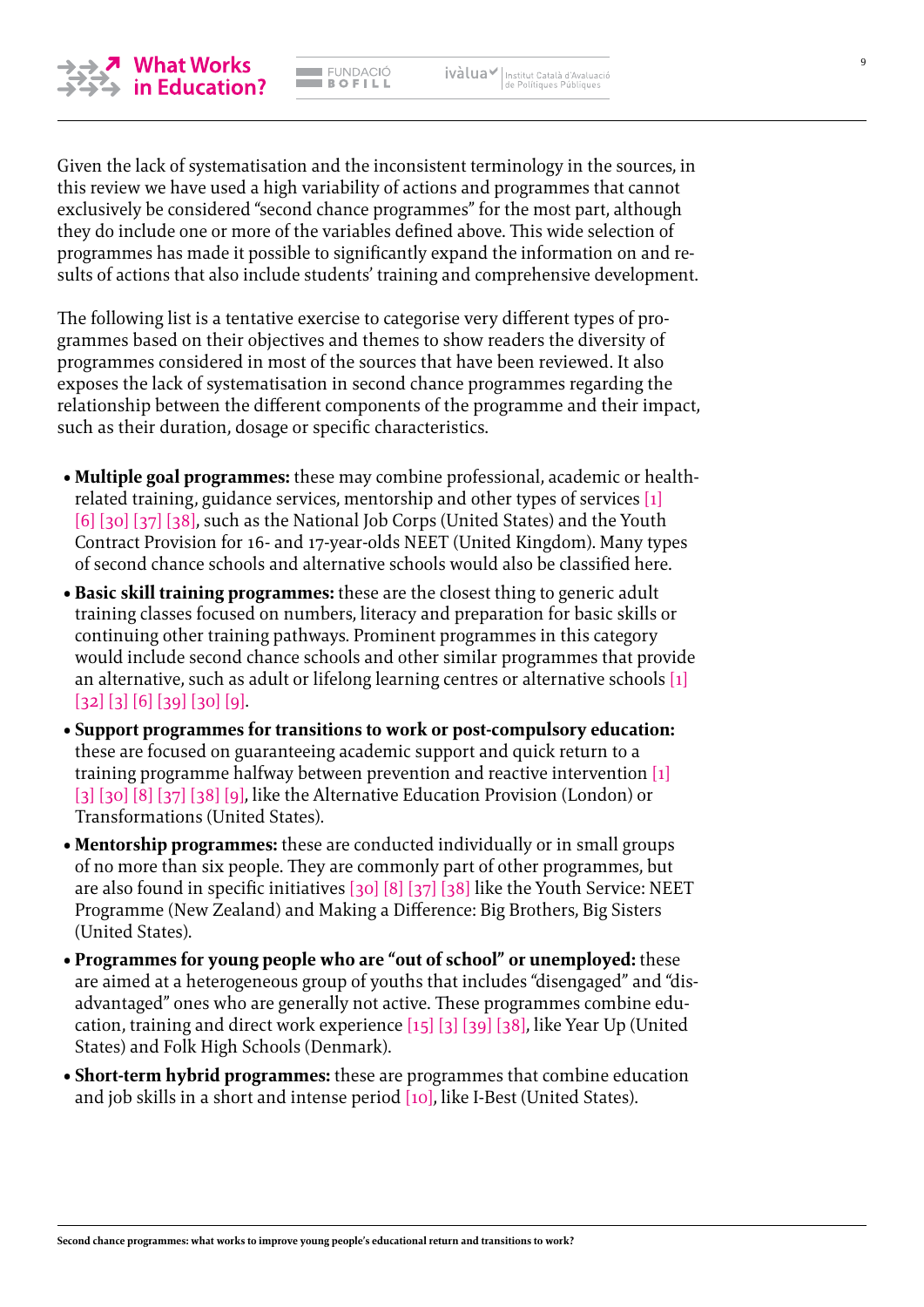**• Programmes aimed at the NEET group that include flexible educational actions:** the NEET group has increasingly targeted on active policies since the late 1990s. This review includes programmes aimed at groups that have some educational component [\[4\]](#page-27-0) [\[38\]](#page-28-0) [\[9\]](#page-27-0), like Youth Job Connection (Canada).

#### **Questions influencing the review**

In this report, we present the results of a review of second chance programmes and their impacts. They seek to answer the following questions: 1) What are the key elements for designing successful second chance programmes? 2) What strategies are the most effective in initially attracting and engaging these young people in second chance programmes? 3) What are the variables that improve young people's commitment and determine successful programmes? 4) What do we know about their cost-benefit efficiency?

Based on our analysis, this report makes a series of recommendations on implementing these programmes in Catalonia.

## **Review of the evidence**

#### **Reviews and studies included**

This report is based on the analysis of 19 reviews conducted in the last 10 years (see Table 1). It is important to note that only two meta-analyses have been included, mostly based on active labour market policies that include some educational aspects that can be considered second chance initiatives  $[17] [8]$  $[17] [8]$ . The rest of the studies are made up of systematic reviews, syntheses of evidence and evaluations and extensive literature reviews.

#### Table 1. **Systematic reviews and other syntheses of evidence**

| <b>Study</b>                                          | <b>Context</b>                      | Type of programme                                  | <b>Type of study</b>                                    | <b>Sample</b>  |
|-------------------------------------------------------|-------------------------------------|----------------------------------------------------|---------------------------------------------------------|----------------|
| Bloom $(2010)$ [1]                                    | <b>United States</b>                | Second chance programmes                           | Synthesis of evaluations                                | 11 programmes  |
| Hossain and<br>Bloom $(2015)$ [15]                    | <b>United States</b>                | Work programmes for<br>disadvantaged youth         | Literature review and<br>synthesis of programme results | 9 programmes   |
| Clarke, Sharma<br>and Bhattacharjee<br>$(2021)$ [10]  | International                       | Intensive education and<br>training programmes     | Review of evidence                                      | 10 programmes  |
| European<br>Commission<br>$(2013)$ [32]               | European Union                      | Second chance programmes                           | Literature review and<br>programme analysis             | 15 programmes  |
| Davies, Lamb and<br>Doecke $(2011)$ [3]               | Australia and international         | Programmes to connect<br>vulnerable youth          | Literature review and<br>synthesis of programme results | 52 programmes  |
| Kutsyuruba et<br>al. (2019) [4]                       | International                       | Programmes aimed at NEETs                          | Systematic review                                       | 102 programmes |
| Gutherson, Davies<br>and Daszkiewicz<br>$(2011)$ [39] | United Kingdom and<br>international | Alternative education for<br>young school dropouts | Systematic review                                       | 120 programmes |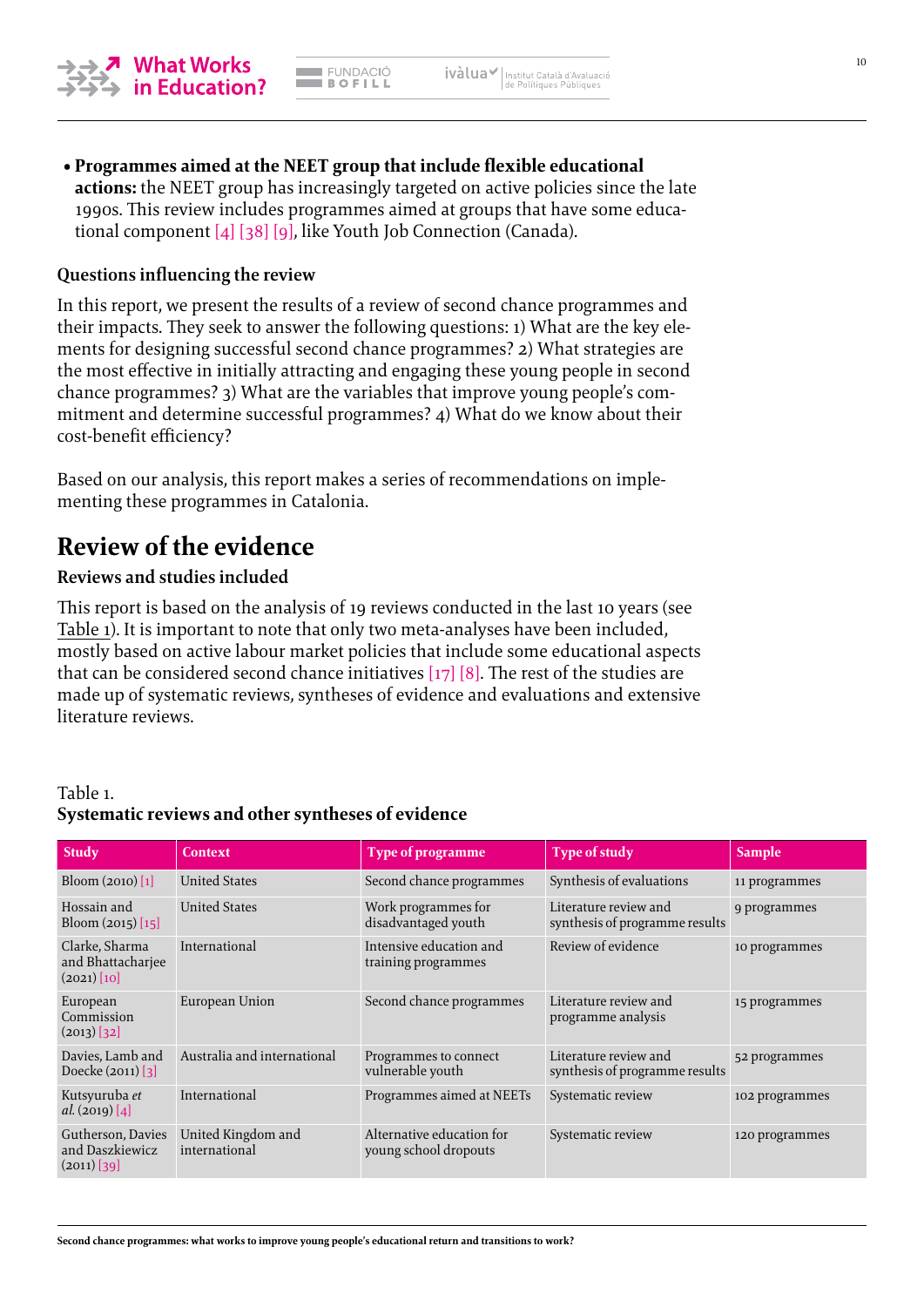

#### Table 1. (cont.)

| <b>Study</b>                                                 | <b>Context</b>                      | Type of programme                                                                  | <b>Type of study</b>     | <b>Sample</b>                                            |
|--------------------------------------------------------------|-------------------------------------|------------------------------------------------------------------------------------|--------------------------|----------------------------------------------------------|
| Kluve et al.<br>$(2017)$ [17]                                | International                       | Active labour market policies                                                      | Meta-analysis            | 113 studies                                              |
| Learning and<br>Work (2020) [30]                             | Anglo-Saxon countries               | Programmes with<br>vulnerable youth at risk<br>of becoming NEETs                   | Systematic review        | 58 studies                                               |
| Mawn et al.<br>$(2017)$ [8]                                  | International                       | Programmes aimed at NEETs                                                          | Meta-analysis            | 18 studies                                               |
| McGirr (2020) [26]                                           | New Zealand and<br>international    | Active youth employment<br>policies and second<br>chance programmes                | Synthesis of evidence    | $*N.A.$                                                  |
| Newton, Sinclair,<br>Tyers and Wilson<br>$(2020)$ [37]       | United Kingdom and<br>international | Active youth<br>employment policies                                                | Systematic review        | 42 studies                                               |
| O'Gorman, Salmon International<br>and Murphy<br>$(2016)$ [6] |                                     | Alternative education for<br>low-educated youth                                    | Systematic review        | 24 studies                                               |
| Oh, DiNitto and<br>Kim (2020) [50]                           | <b>United States</b>                | Active youth<br>employment policies                                                | Systematic review        | 10 studies                                               |
| Pilcher, Torii and<br>Andow (2020) [38]                      | Australia and international         | Action aimed at disconnected<br>young people                                       | Literature review        | 14 meta-studies,<br>31 primary studies<br>and 10 reports |
| Puerto (2007) [44]                                           | International                       | Youth Employment Inventory<br>of the World Bank                                    | Synthesis of evaluations | 172 programmes                                           |
| Rajasekaran and<br>Reyes (2019) [11]                         | International                       | Programmes with<br>disconnected and out-<br>of-school youth aged<br>12 to 17 years | Systematic review        | $*N.A.$                                                  |
| Te Riele (2014) [9]                                          | Australia                           | Flexible education<br>programmes for vulnerable<br>youth aged 15-18                | Synthesis of evaluations | 20 programmes                                            |
| Treskon $(2016)$ [43] International                          |                                     | Programmes for<br>disconnected youth                                               | Synthesis of evaluations | 31 programmes                                            |

\* Not available.

In support of this group of reviews, 11 other case studies and intervention policies are also included that come from important initiatives led by international organisations or that are repeatedly identified in the initial 19 studies. Also included are two recent evaluations of second chance schools in Spain. These studies are used to illustrate certain aspects identified in the reviews presented above and to delve into some of the second chance programmes considered successful.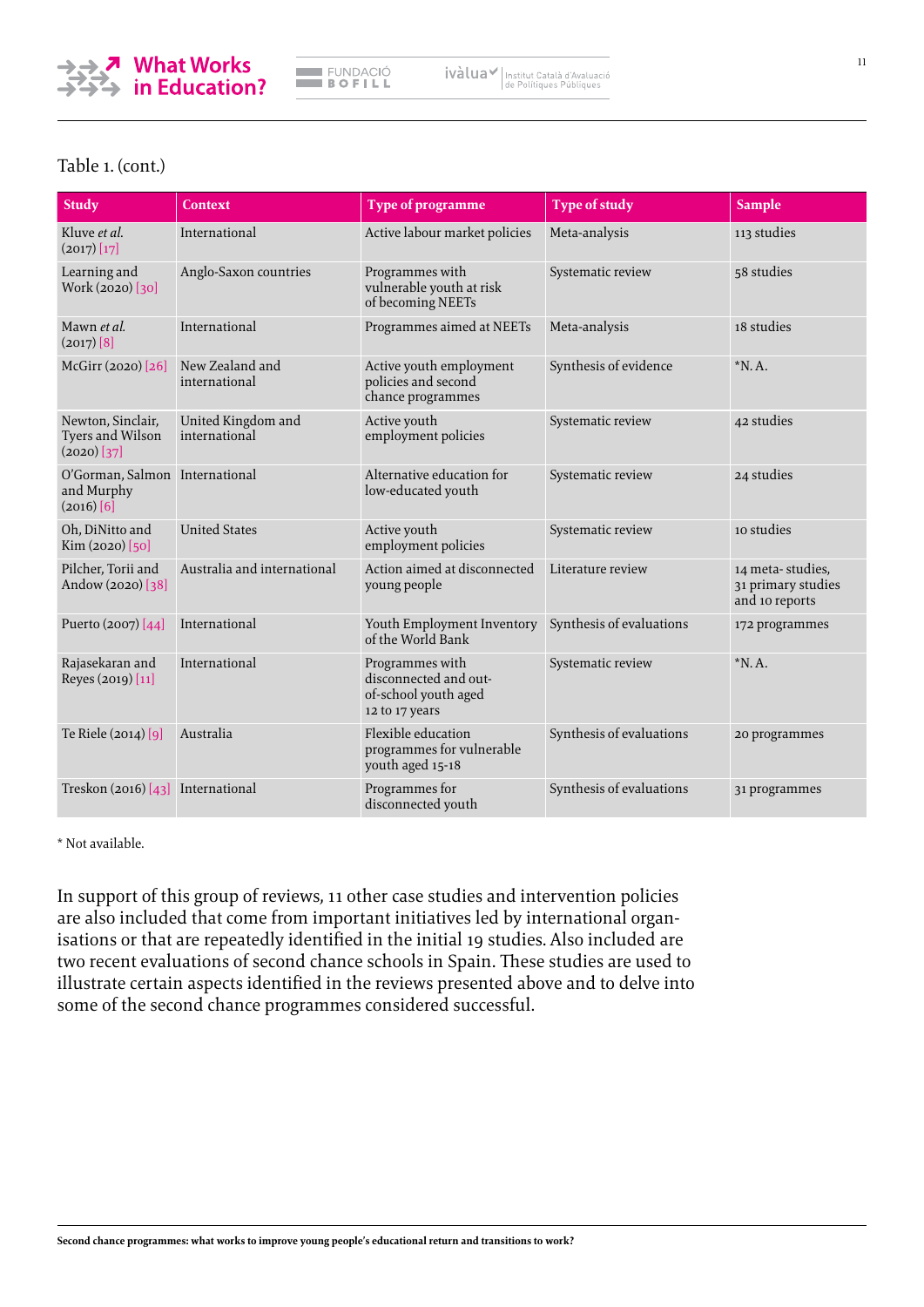

#### Table 2. **Primary support studies**

| <b>Study</b>                                                          | Context              | Type of programme                             | <b>Type of study</b>                     | <b>Sample</b>                                                                   |
|-----------------------------------------------------------------------|----------------------|-----------------------------------------------|------------------------------------------|---------------------------------------------------------------------------------|
| Alegre et al.<br>$(2014)$ [31]                                        | Spain                | Active labour market policies                 | Evaluation                               | 3,621 participants                                                              |
| Benda, Koster,<br>and Van der<br>Veen (2019) [2]                      | <b>OECD</b>          | Active labour market policies                 | Quantitative analysis                    | Data from 64,000<br>participants from<br>19 countries                           |
| Broadbent, R.;<br>Hart, K. and<br>Papadopoulos,<br>$T_{1}(2019)$ [57] | Australia            | Flexible programmes for<br>marginalised youth | Case study                               | 1 school                                                                        |
| Farré, M.;<br>Cordoncillo, C.<br>and Sánchez,<br>D. (2020) [25]       | Spain                | Second chance schools                         | Case study                               | 1 school                                                                        |
| Jeliazkova, Minev<br>and Draganov<br>$(2018)$ [7]                     | Europe               | Evaluation of youth<br>employment policies    | Narrative analysis of<br>public policies | 9 counties from the<br>EXCEPT project; 19<br>EU countries and<br>120 programmes |
| Santos-Brien<br>(2018) [45]                                           | European Union       | Programmes with NEETs                         | Case study review                        | $*N.A.$                                                                         |
| Savelsberg,<br>Pignata and<br>Weckert (2017) [48]                     | Australia            | Second chance programmes                      | Qualitative case studies                 | 4 schools of the<br>TAFE programme                                              |
| Schochet<br>(2020) [47]                                               | <b>United States</b> | Job Corps programme                           | Longitudinal evaluation                  | 9,500 youth who<br>participated between<br>1994 and 1996                        |
| Tapper, Zhu and<br>Scuello (2015) [46]                                | <b>United States</b> | Alternative transition schools                | Qualitative case studies                 | 2 schools                                                                       |
| Te Riele, Davies<br>and Baker<br>$(2015)$ [56]                        | Australia            | Flexible programmes for<br>marginalised youth | Case study                               | 1 school                                                                        |
| Villardón-Gallego<br>et al. (2020) [49]                               | Spain                | Second chance schools                         | Oualitative evaluation                   | 6 schools                                                                       |

\*Not available.

All the studies reviewed in this report indicate a notable lack of rigorous evaluations of active labour market policies in general and especially of programmes that include training or educational return  $[10] [3] [4] [17] [8] [37] [38] [11]$  $[10] [3] [4] [17] [8] [37] [38] [11]$  $[10] [3] [4] [17] [8] [37] [38] [11]$  $[10] [3] [4] [17] [8] [37] [38] [11]$  $[10] [3] [4] [17] [8] [37] [38] [11]$  $[10] [3] [4] [17] [8] [37] [38] [11]$  $[10] [3] [4] [17] [8] [37] [38] [11]$  $[10] [3] [4] [17] [8] [37] [38] [11]$  $[10] [3] [4] [17] [8] [37] [38] [11]$  $[10] [3] [4] [17] [8] [37] [38] [11]$  $[10] [3] [4] [17] [8] [37] [38] [11]$  $[10] [3] [4] [17] [8] [37] [38] [11]$ . The six factors explaining this lack of information are described here, which in turn justifies the wide and diverse selection of reviews chosen to prepare this report:

#### **• Employment outcomes vs.**

**educational outcomes:** existing evaluations tend to focus very disproportionately on two types of outputs: getting a job and improving your

**Existing evaluations tend to focus very disproportionately on two types of outputs: getting a job and increasing salaries.Z** 

salary prospects [\[31\]](#page-28-0) [\[10\]](#page-27-0) [\[3\]](#page-27-0) [\[7\]](#page-27-0) [\[17\]](#page-27-0) [\[8\]](#page-27-0) [\[26\]](#page-28-0) [\[45\]](#page-28-0) [\[46\]](#page-28-0). On the contrary, the theory of change that is part of second chance programmes, as defined in this report, is based on optimising young people's work transitions and educational return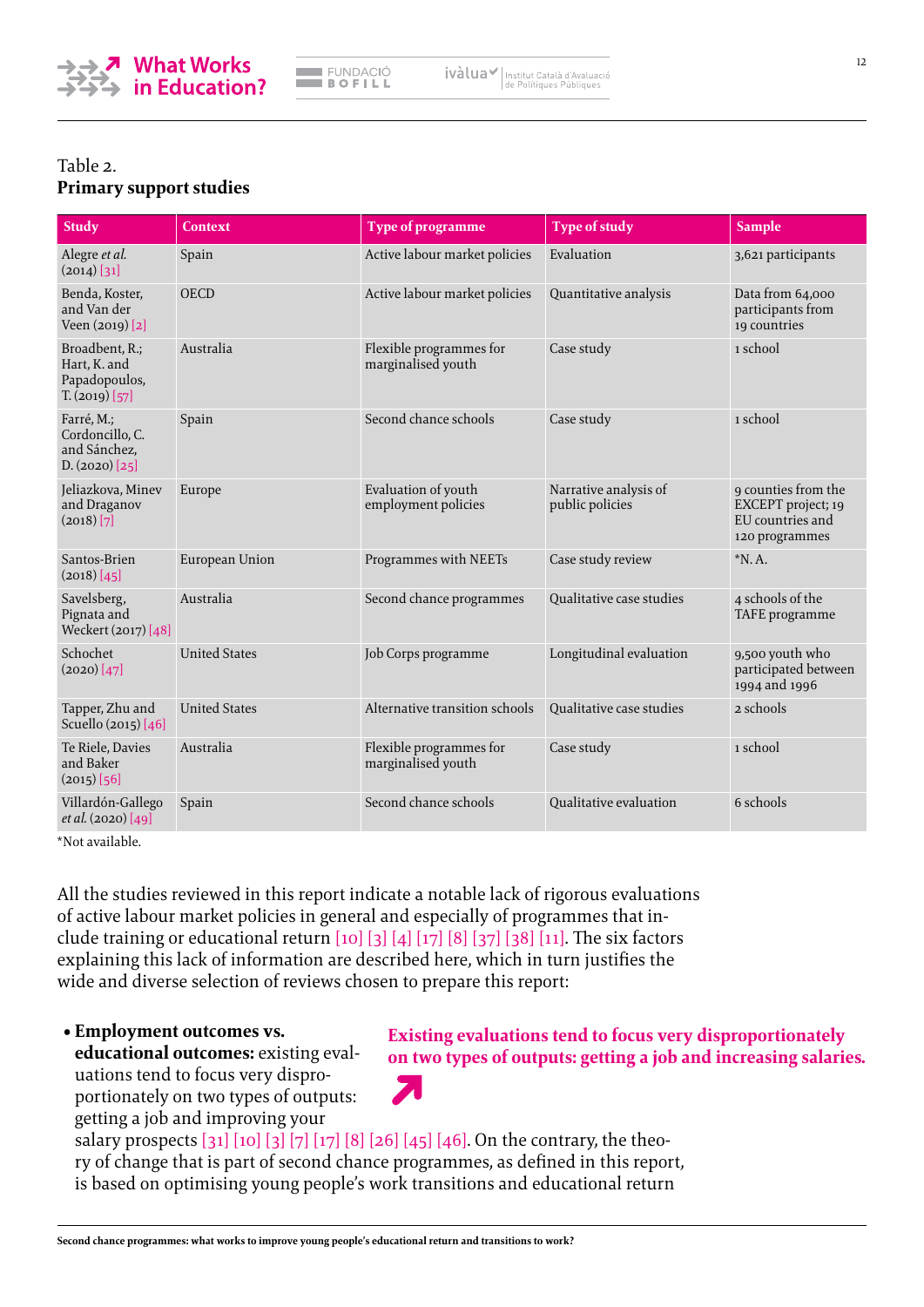

nor is the goal of getting a well paid and valued job, which has always been absent in discussions on youth employment policies [\[7\]](#page-27-0) [\[37\]](#page-28-0). **• Short-termism:** the processes of change for the populations at which these programmes are aimed are long and intense. There are very few long-term evaluations. This factor is key, since it has been shown that some evaluations that initially showed no impact or a negative impact have yielded positive results

through improvements to their skills, knowledge and other socio-emotional aspects as way to get not just any job, but a secure one. Getting a job quickly tends to support assessments of whether an educational initiative works or not. However, the personal development of the participants in these programmes is not valued,

when carried out later [\[26\]](#page-28-0) [\[47\].](#page-28-0)

**• Variability:** the few existing meta-analyses indicating that educational initiatives have a null or harmful impact conceals an extremely important fact: there are programmes that work very well and others that do not. In other words, the explanation lies in the type of design and its rigour and not in the type of programme or initiative. Therefore, identifying

**nation lies in the type of design and its rigour and not in the type of programme or initiative. Therefore, identifying successful programmes is key.**

ivàlua / Institut Català d'Avaluació

**The few existing meta-analyses indicating that educational** 

**extremely important fact: there are programmes that work very well and others that do not. In other words, the expla-**

**initiatives have a null or harmful impact conceals an**

successful programmes is key [\[8\]](#page-27-0) [\[26\]](#page-28-0). Secondly, a programme's success often depends on its ability to meet the needs of the most vulnerable young people and not just to yield short-term results marked by the rhetoric of "employability" [\[45\]](#page-28-0). Intermediate progress within a long-term perspective (such as young people's comprehensive development based on their gradual empowerment and improvement in non-cognitive skills) is normally invisible in existing evaluations.

**• Control groups:** the control groups included in these programmes are tricky to establish and can often unintentionally be better than the groups participating in the programmes. It must be borne in mind that many young people who drop out of education do return to it, with or without help, and obtain secondary school credentials [\[43\].](#page-28-0) The primary goal of many second chance programmes is "just" to get young people back on a path of training and education, of personal and professional development, rather than being only focused on getting a degree or a job. This means facing many barriers and ensuring that individual-type disadvantages (confidence or motivation) are addressed, which is something that is not reflected in almost any evaluation  $[4]$   $[45]$ . Finally, the time that young people spend in second chance programmes is often long and intense. They are not actively looking for work during this time, which has a negative impact if the members of the control group get any job (which is known as the "lock-in" effect).

• **Contextual factors:** initiatives are rarely conducted in isolation, nor do they consist of a single aspect, making it difficult to isolate specific variables [\[1\]](#page-27-0) [\[37\]](#page-28-0). Many authors indicate that contextual variables are very difficult

**Changes in macrostructural factors, such as economic crises, welfare reform policies and labour market regulations, have a huge impact on job opportunities and can easily distort impact assessments.**

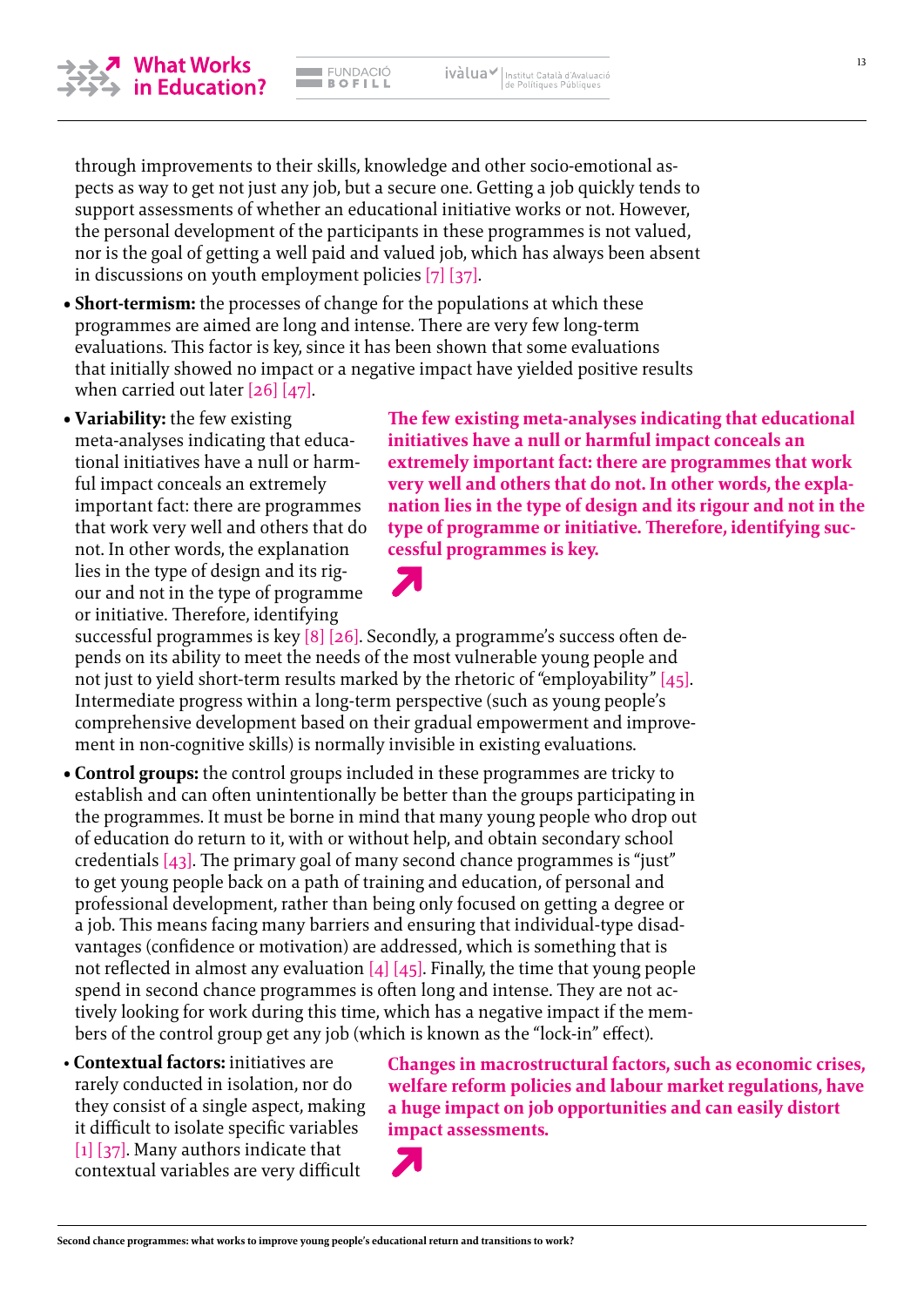



to control, especially when conducting long-term evaluations. Changes in macrostructural factors, such as economic crises, welfare reform policies and labour market regulations, have a huge impact on job opportunities and can easily distort impact assessments  $[7]$   $[17]$   $[8]$   $[11]$ .

• **Limits in evaluating personal variables:** the success of second chance programmes is largely based on achieving the participants' personal and social development [\[48\]](#page-28-0). Variables such as self-esteem, confidence, personal satisfaction, empowerment and autonomy, the development of new social relationships and contact with people in the community are difficult to measure and are not included in quantitative evaluations. Second chance schools in Europe, for example, are based on the development of transversal competences, including socio-professional skills and other socio-emotional characteristics, which makes it very difficult to find evidence or record results consistently  $[49]$ . Furthermore, current assessment methodologies and tools may not be the most suitable for collecting these data and, when attempted, there are problems in making comparisons with other studies or control groups [\[26\]](#page-28-0) [\[11\].](#page-27-0) Mixed methodologies and innovative tools are key to establishing comprehensive evaluations that include extracurricular aspects or community engagement, apart from academic aspects, and relatively few programmes use these approaches [\[46\].](#page-28-0)

#### **What are the key factors in designing successful second chance programmes?**

The results show that intensive programmes that integrate a variety of services and focus on academics and personal development improve participants' long-term job prospects  $\lceil 31 \rceil \lceil 2 \rceil \lceil 3 \rceil \lceil 8 \rceil \lceil 26 \rceil \lceil 37 \rceil \lceil 50 \rceil \lceil 11 \rceil \lceil 47 \rceil \lceil 9 \rceil$ . The ability of these programmes to offer a high degree of control over their own pathways and their own security and empowerment are the most visible outcomes of second chance education [\[32\].](#page-28-0)

Various studies show that second chance programmes or the educational aspects of active labour market policies improve learning, reduce disruptive behaviours, improve motivation, confidence and self-esteem and strengthen personal relationships and progression to other academic or job training pathways [\[10\]](#page-27-0)  $[6]$  [\[39\]](#page-28-0) [\[7\]](#page-27-0) [\[17\]](#page-27-0) [\[48\]](#page-28-0) [\[49\].](#page-28-0) All the studies consulted stress that, regardless of the programme in question, attention to basic skills and physical and mental health must be a priority. Furthermore, improvements in mental health are identified as some of the most promising outcomes and if the monitoring of socio-emotional well-being variables were more efficient, these programmes would have an even greater impact [\[8\].](#page-27-0)

The only meta-analyses identified in this review obtain positive, though faint, effects (between 0.04 and 0.05, with a 95% confidence interval) on the increase in employment and salary. These are very light results, but they may mean a big change for many young people, and even a way to prevent poverty among the most vulnerable groups [\[50\]](#page-28-0). Some studies show that where second chance programmes are included, youth employment policies reduce inequalities in social capital and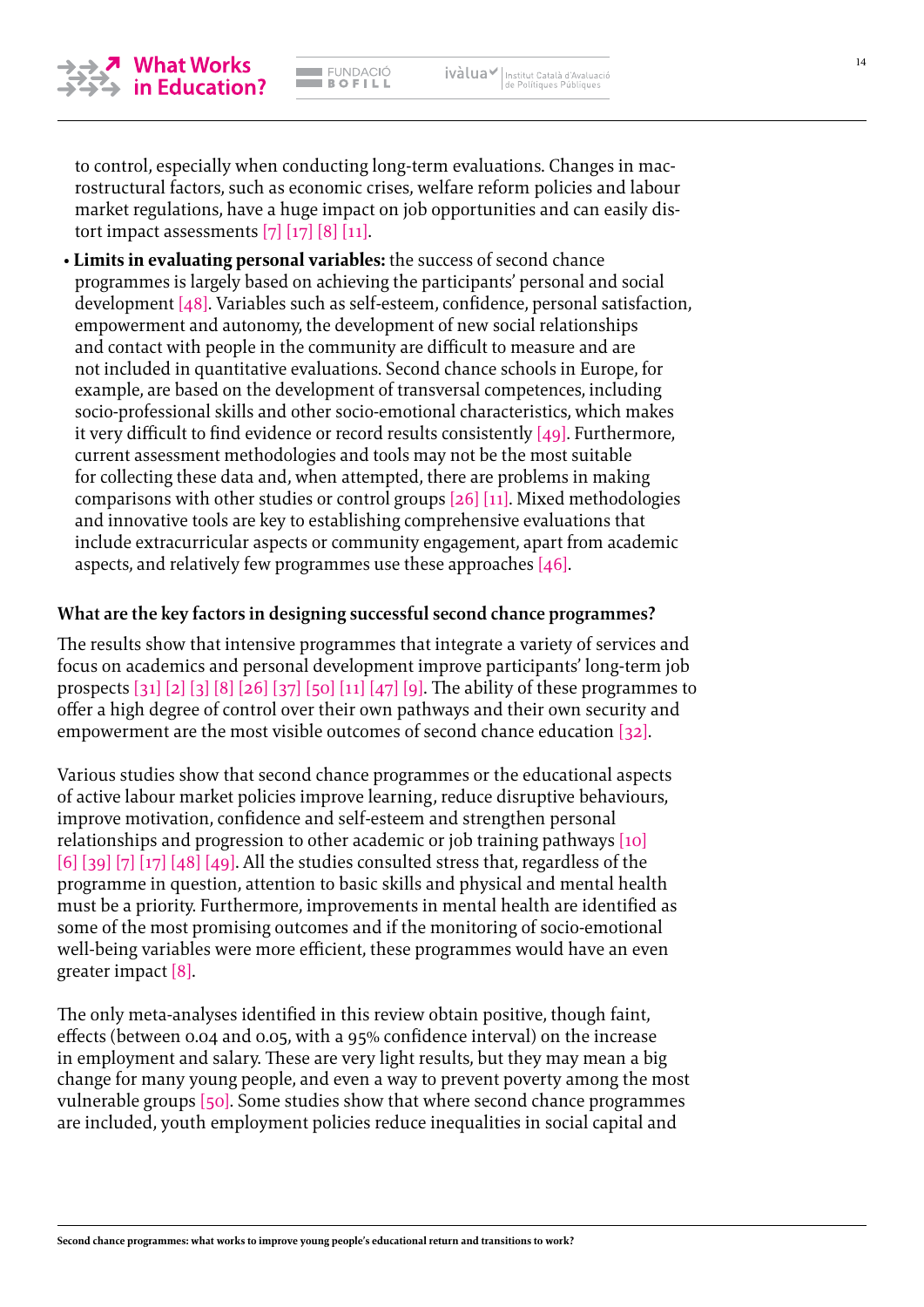**Second chance programmes: what works to improve young people's educational return and transitions to work?**

#### socio-emotional skills that originate in primary socialisation and are linked to social class [\[2\].](#page-27-0) Although most studies show that the most vulnerable groups benefit the most from these programmes, other important studies indicate just the opposite [\[8\],](#page-27-0) so the unequal impact on aspects such as gender, ethnic group, social class, cultural capital and others is not entirely clear.

**EMPACIÓ**  $BOFILL$ 

Some key takeaways for designing programmes described in the review conducted include:

• **Attention to personal development is important.** As mentioned, the improvement of non-

cognitive aspects usually surpasses any other and has a greater impact on improving young people's educational

return and transitions to work  $[26]$  [\[11\].](#page-27-0) This is why the impact tends to improve when programmes pay special attention to the mental health and well-being of the people participating in them [\[8\]](#page-27-0).

- **Programmes that include different services are more successful**, since they incorporate aspects of life and personal development together with academic aspects, the development of professional skills and job search support [\[4\]](#page-27-0) [\[30\]](#page-28-0) [\[26\]](#page-28-0) [\[43\]](#page-28-0). Most research agrees that programmes that focus only on one aspect are rarely able to achieve a structural change that enables a return to education, so a comprehensive and aligned system of services is required [\[38\].](#page-28-0)
- **Personal case management and coaching are essential aspects.** Most reviews indicate mentoring and psychosocial support as key aspects that have a notable impact on participants, with impact sizes of between 0.16 and 0.36 in relation to their behaviour, attitudes, well-being and interpersonal and motivational skills  $\left[17\right]$   $\left[30\right]$   $\left[26\right]$   $\left[37\right]$   $\left[11\right]$ . Job search support can be considered the safest and most successful of all the initiatives reviewed [\[17\]](#page-27-0) [\[8\]](#page-27-0) [\[26\]](#page-28-0).
- **Work experience and clear pathways related to labour market should be provided.** The inclusion of experiences and knowledge about labour market largely improves young people's job transitions across the

**The inclusion of experiences and knowledge about the labour market largely improves young people's job transitions.**

board [\[26\]](#page-28-0) [\[48\]](#page-28-0) [\[43\].](#page-28-0) Transitions to the labour market cannot be dissociated from the importance of identity issues and the fact that the participants are entering adulthood. This is very important when designing second chance programmes [\[32\]](#page-28-0).

 $\blacktriangleright$ 

• **Collaboration and referral networks should be developed with other services and especially with ordinary educational centres.** Many second chance schools in the EU establish this type of collaboration, where professionals from ordinary centres and second chance programmes are temporarily assigned to gain skills and training [\[32\]](#page-28-0). Other studies locate the possibility of developing the flexibility and comprehensive care that make for successful second chance programmes



ivàlua / Institut Català d'Avaluació



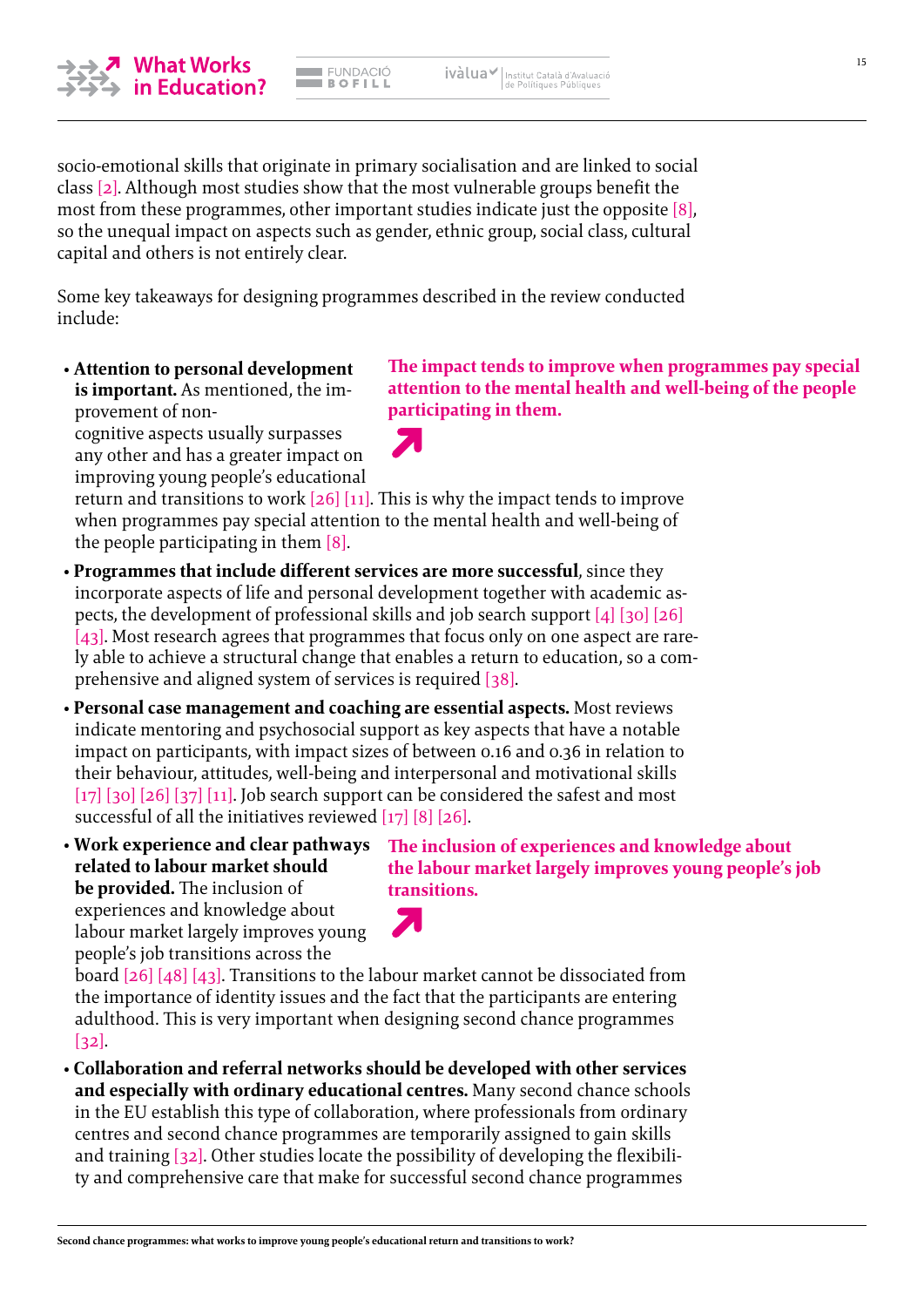

in the ability to develop collaboration networks with the community  $[4]$  [\[9\]](#page-27-0). The linking of the community and the family on the one hand and local employers and the courses they accredit on the other also helps to develop successful comprehensive programmes [\[39\]](#page-28-0) [\[8\]](#page-27-0).

A final aspect has to do with the theories of change and the disciplines on which these programmes are designed. While a wide variety of perspectives should arguably be included, such as psychology and social pedagogy, community intervention, neuroscience and behavioural economics [\[11\]](#page-27-0), most active youth employment policies do not use these theoretical frameworks. This shows a predominance over economic and social policies and a shortage of disciplines that better understand and deal with behavioural change, connection and reengagement, as illustrated by the lack of psychologists or specialists in coaching or mentoring in most interventions [\[8\].](#page-27-0) In contrast, second chance programmes are generally inspired by self-determination theory approaches and therapies based on behavioural change [\[39\]](#page-28-0).

### **What strategies are the most effective in initially attracting and engaging these young people in second chance programmes?**

One of the most important aims of any second chance programme is to reach the most vulnerable young people and keep them in the programme, while avoiding "creaming" or choosing profiles that will have the best outcomes [\[31\]](#page-28-0) [\[2\]](#page-27-0) [\[43\].](#page-28-0) Many vulnerable young people can only be reached through special effort and more than one strategy, especially those who must overcome notable psychological barriers such as a lack of self-esteem, insecurity and the rejection of everything related to education  $[10]$ . A good strategy to attract and engage young people is the first aspect of a successful programme, as it can help them to stay in it, as discussed in the following section.

The studies consulted help us to identify several factors of success to initially attract and connect young people:

- Launch awareness campaigns tailored to specific groups [\[3\]](#page-27-0) [\[44\]](#page-28-0) [\[45\]](#page-28-0).
- Provide accessible local information, if possible by community organisations, reducing unnecessary complications [\[10\]](#page-27-0) [\[3\]](#page-27-0) [\[45\].](#page-28-0)
- Emphasise the benefits of the programme [\[3\].](#page-27-0)
- Connect with the aspirations of young people and fight against negative views on alternative education [\[32\].](#page-28-0)
- Validate and create rigorous initial profiles that follow realistic individual plans [\[31\]](#page-28-0) [\[45\].](#page-28-0)
- Treat the user as an adult, allowing them to have useful roles and responsibilites. [\[45\]](#page-28-0).
- Create and make economic incentives visible. Given that these types of initiatives can freeze earnings or access to a formal job for 24 months or more, youth outreach strategies should consider financial incentives or replacement salaries to assist participant retention [\[10\]](#page-27-0) [\[8\]](#page-27-0) [\[37\]](#page-28-0). In this sense, Newton speaks of financial magnets to underline the positive impact of financial incentives for vulnerable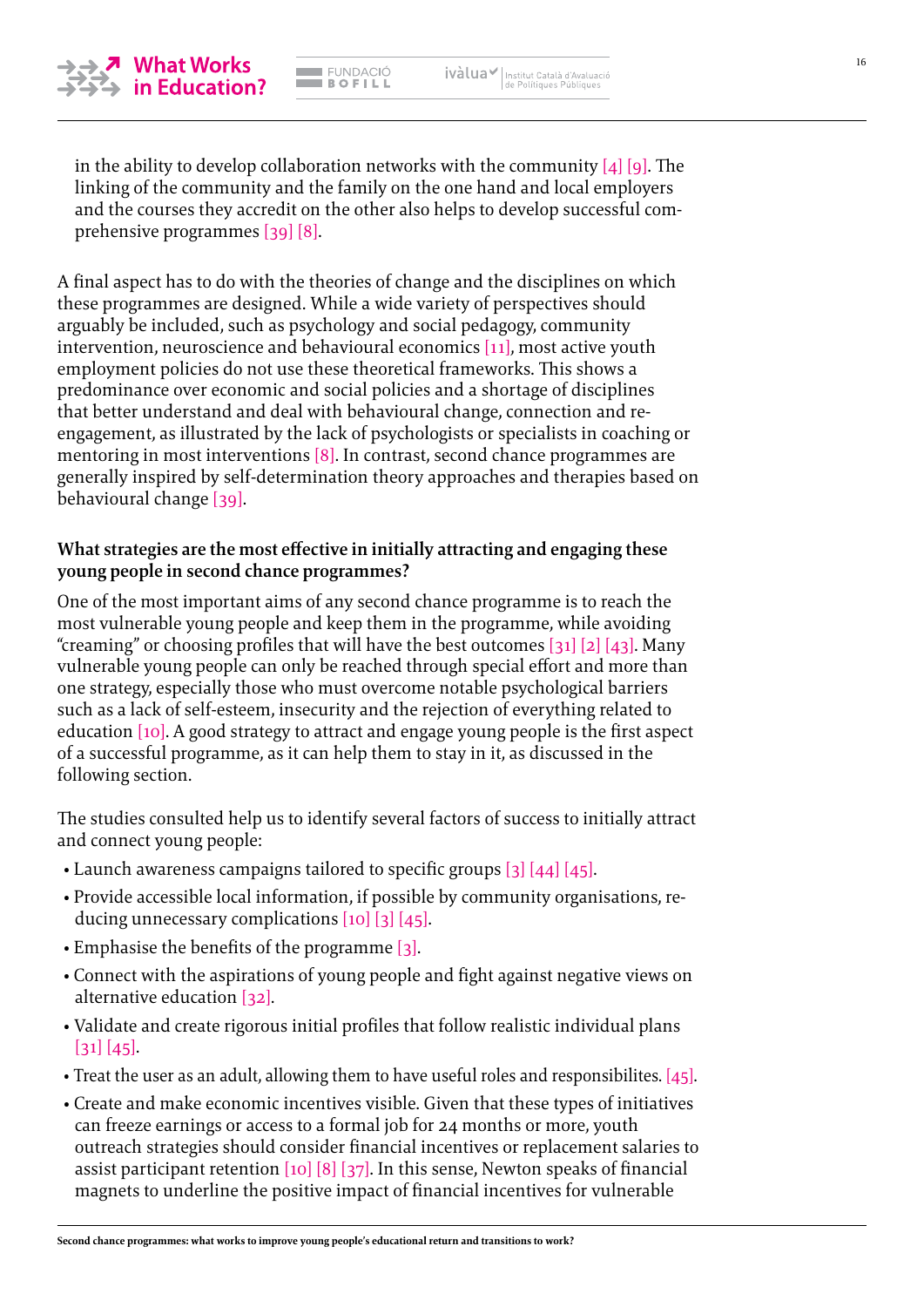# youth. For example, in the Activity Agreement Pilot, 16- to 18-year-olds

received £30 per week during the 20-week a personalised training programme and the results had improved by 13% three months after the programme ended.

**Given that these types of initiatives can freeze earnings or access to a formal job for 24 months or more, youth outreach strategies should consider financial incentives or replacement salaries to assist participant retention.**

In fact, the establishment of profiles and creation of target groups is one of the biggest challenges in these programmes. Since the end of the 1990s, when the term Not in Education, Employment or Training (NEET) was coined, groups of unemployed young school dropouts have been the focus of many youth employment activation programmes [\[26\]](#page-28-0). However, a growing number of experts advise against the use of the NEET category as a central element for establishing profiles and typologies [\[22\] \[23\]](#page-27-0). Despite the statistical validity of this term, as statistical data on the category has been collected and organised for years, especially in the EU, the main criticism is that it includes many profiles that have very broad needs and a very high level of vulnerability, while leaving aside other groups at risk in a temporary, insecure or part-time job [\[26\]](#page-28-0). The NEET category is above all a snapshot that hides the long-term and cumulative nature of youth unemployment among vulnerable groups [\[11\]](#page-27-0).

Table 3 lists the groups and subgroups to which the literature normally refers, with a brief explanation of each. Cells that are shaded with a dark tone generally and ideally show the target groups for the second chance programmes considered in this review. Groups shaded with a light tone are more ambiguous, because sometimes they are included and sometimes not. Even though most second chance programmes target specific groups that tend to be significantly vulnerable, other programmes included in this review discriminate less and are of a more universal nature, similar to the role that adult education has played across Spain and the EU  $[51]$ .

#### Table 3. **Types of NEETs and unemployed youth not on training pathways**

| Williamson $(2010)$ [42]                                                                                                                                                                                                                                                                                              | Nelson and O'Donnell (2012) [52]                                                                            | <b>Eurofound (2012)</b> [5]                                                                                                                                                  | <b>Eurofound (2016)</b> [41]                                                                                                                                               |
|-----------------------------------------------------------------------------------------------------------------------------------------------------------------------------------------------------------------------------------------------------------------------------------------------------------------------|-------------------------------------------------------------------------------------------------------------|------------------------------------------------------------------------------------------------------------------------------------------------------------------------------|----------------------------------------------------------------------------------------------------------------------------------------------------------------------------|
| <b>Possible</b><br>Those who roughly know<br>what they want to do.<br>Confused: wanting to return to<br>education or training if they<br>find the necessary support.<br>Temporarily separated: they need<br>time and patience as they face<br>aspects of their lives that are more<br>important than studies or work. | <b>Disengaged</b><br>They face multiple barriers<br>and require costly attempts<br>at building connections. | <b>Disengaged</b><br>Discouraged and not<br>looking for work.<br>Floating: motivated,<br>lacking support.<br>Core: behavioural problems, only<br>value work-related aspects. | Participatory<br>People who have decided<br>to return to education or<br>training (around 8%)<br>Made up mostly of very<br>young people who have<br>dropped out of school. |
| <b>Problematic</b><br>Young people who are already<br>immersed in "alternative" sources of<br>income or artists and middle-class<br>groups looking to make their own way.                                                                                                                                             | <b>Undecided</b><br>They need to build resilience and<br>develop a personalised pathway.                    | Not available<br>Family responsibilities,<br>sick or disabled.                                                                                                               | Short-term unemployed<br>They are in the middle of a<br>period of transition to work<br>and their vulnerability is<br>relative, (at around 30%).                           |

<span id="page-16-0"></span>

**FUNDACIÓ**  $BOFILL$ 

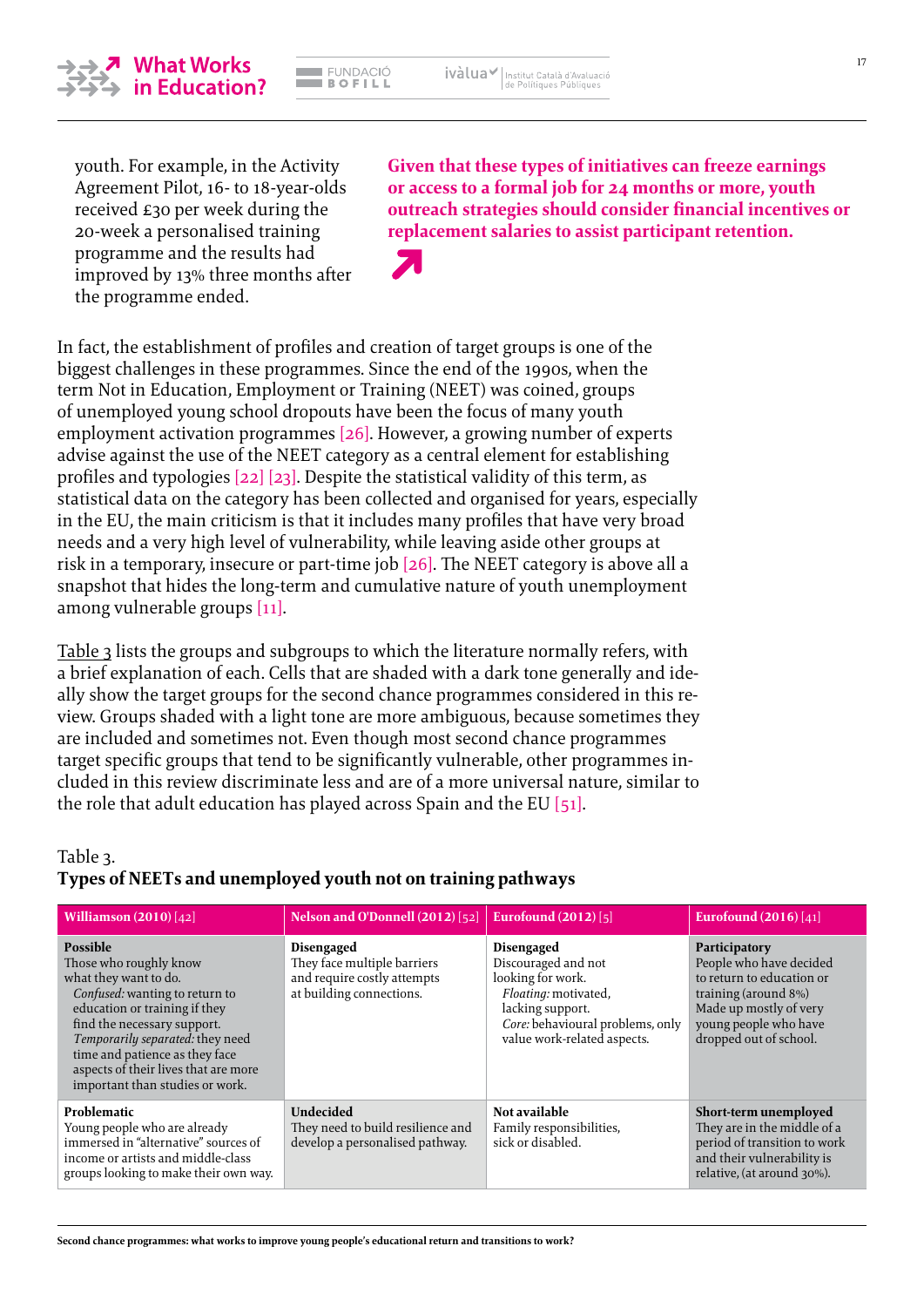

FUNDACIÓ  $B$  of  $L$  ivàlua / Institut Català d'Avaluació

#### Table 3. (cont.).

| <b>Williamson</b> $(2010) [42]$                                                                                                                                                            | Nelson and O'Donnell (2012) [52]                                                                     | Eurofound $(2012)$ [5]                                                                  | <b>Eurofound (2016)</b> [41]                                                                                                                                                                                                             |
|--------------------------------------------------------------------------------------------------------------------------------------------------------------------------------------------|------------------------------------------------------------------------------------------------------|-----------------------------------------------------------------------------------------|------------------------------------------------------------------------------------------------------------------------------------------------------------------------------------------------------------------------------------------|
| Deeply alienated<br>At high risk of disengagement<br>and disaffection. Includes<br>those who have an alternative<br>lifestyle in the informal or illegal<br>economy or have drug problems. | Open to learn<br>Facing few barriers and<br>strategically looking for<br>particular courses or jobs. | Short-term and long-<br>term unemployed<br>They represent more<br>than 50% of all NEETs | Long-term unemployed<br>The "transition" to work has<br>lasted more than a year and their<br>vulnerability is high (around 20%).                                                                                                         |
|                                                                                                                                                                                            |                                                                                                      | <b>Opportunists</b><br>They expect a specific job<br>or training opportunity.           | <b>Sick or disabled</b><br>They need a lot of social support<br>and highly personalised<br>measures (7% of people).                                                                                                                      |
|                                                                                                                                                                                            |                                                                                                      | <b>Volunteer NEETs</b><br>Disengaged and concerned<br>about their personal stories.     | Not available<br>They have family responsibilities<br>and their vulnerability is<br>variable (at around 15%).                                                                                                                            |
|                                                                                                                                                                                            |                                                                                                      |                                                                                         | <b>Discouraged workers</b><br>People who have thrown in<br>the towel, very vulnerable<br>and at risk of exclusion. They<br>only seek out occupational<br>programmes (6% of the group).                                                   |
|                                                                                                                                                                                            |                                                                                                      |                                                                                         | Other inactive people<br>Extremely mixed group: the most<br>vulnerable and difficult to reach,<br>the most privileged, artists or<br>those working within the informal<br>and illegal economies (around<br>12% fall into this category). |

As can be seen, the primary importance of social class and educational attainment is made invisible in the NEET category. Therefore, it becomes more complex to assess the vulnerability and needs of each individual and group. Refugees and first- or second-generation

**The primary importance of social class and educational attainment is made invisible in the NEET category. Therefore, it becomes more complex to assess the vulnerability and needs of each individual and group.**

immigrants are not included in this category either. Thirdly, there are no young people who are part of the "precarious" group  $[13]$ , which consists of people who enter and leave insecure or precarious jobs that offer no room for professional development, no prospect for a higher salary and no help in lifting them out of poverty  $[7]$ [\[26\]](#page-28-0).

 $\blacktriangledown$ 

One aspect that is often forgotten or relegated to the popular image of NEETs is that most of these people are looking for work but cannot find it—in Catalonia, these account for 70% of all NEETs, one of the highest percentages in the EU [\[31\]](#page-28-0). In other words, they are groups that have been excluded for the most part (first expelled or disconnected from the educational system and then from the labour market). Ironically, this popular image presenting NEETs as passive, lazy or disinterested represents a low portion of these young people [\[21\]](#page-27-0) [\[12\]](#page-27-0) [\[22\].](#page-27-0) Therefore, it is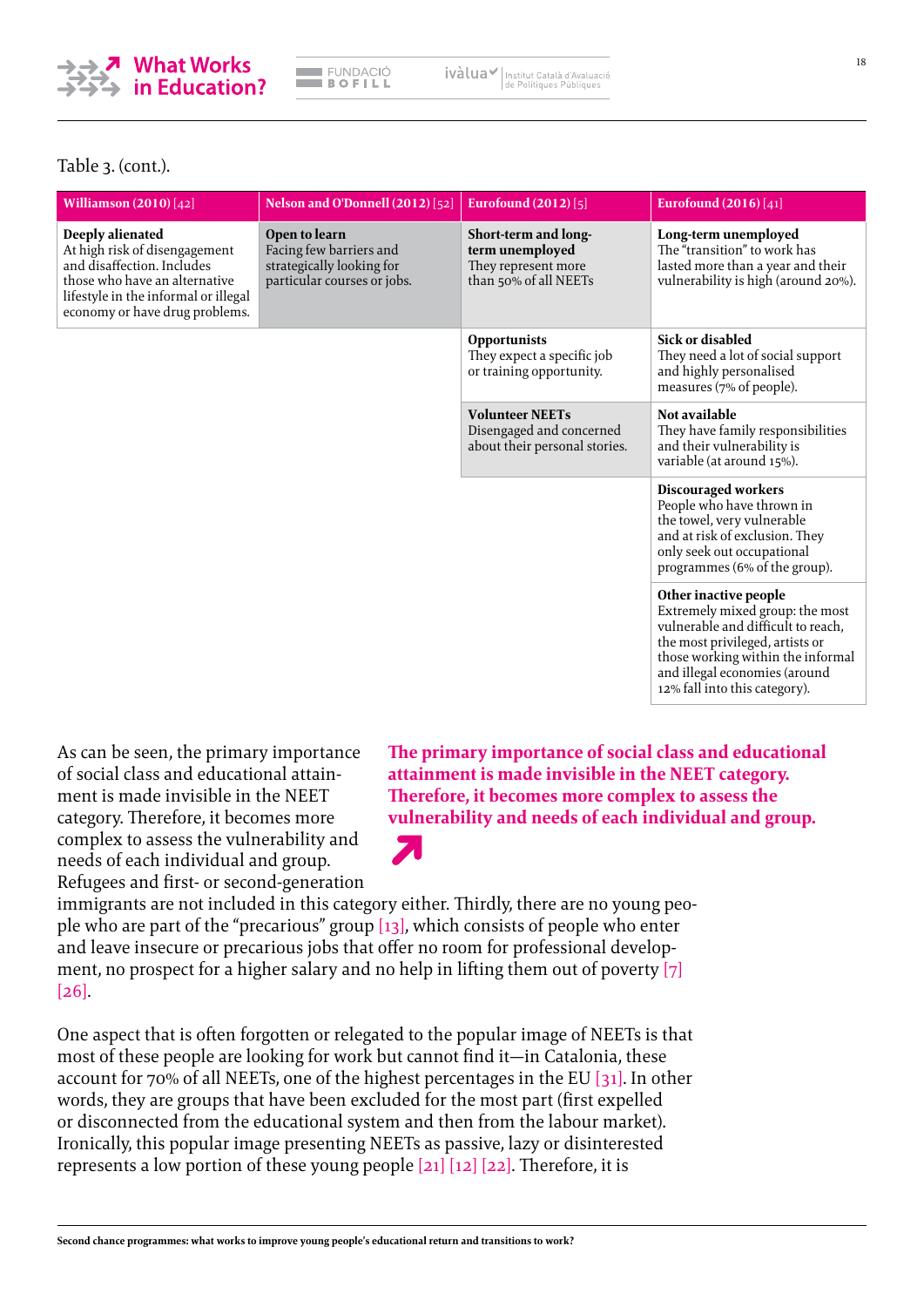

EUNDACIÓ<br>Bofill

important to establish new and more precise categories that include young people at a greater risk of suffering from job insecurity who suffer many of the consequences and characteristics of the NEETs [\[26\]](#page-28-0).

#### **What are the variables that help young people to stay in the programmes and that determine the programmes' success?**

If we consider initiatives dealing directly with groups of young people on mostly educational aspects, there is very clear evidence for the factors that make for successful programmes and that show holistic and life-related support that goes beyond academics [\[32\]](#page-28-0) [\[6\]](#page-27-0) [\[39\]](#page-28-0) [\[38\]](#page-28-0) [\[11\]](#page-27-0) [\[9\]](#page-27-0) [\[45\]](#page-28-0):

- Active, practical/applied and student-centred pedagogies.
- Importance of informal education (be it sports, travel or art) closely associated with adulthood.
- Establishment and importance of positive, supportive and empowering relationships between students and teachers based on respect and shared spaces to interact naturally.
- The primacy of social pedagogy focused on offering advice and a comprehensive support.
- Have an "open door" policy that supports the participation of young people.
- One-on-one attention, with smaller classes, one-on-one mentoring, course modulation and opportunities to learn beyond the classroom.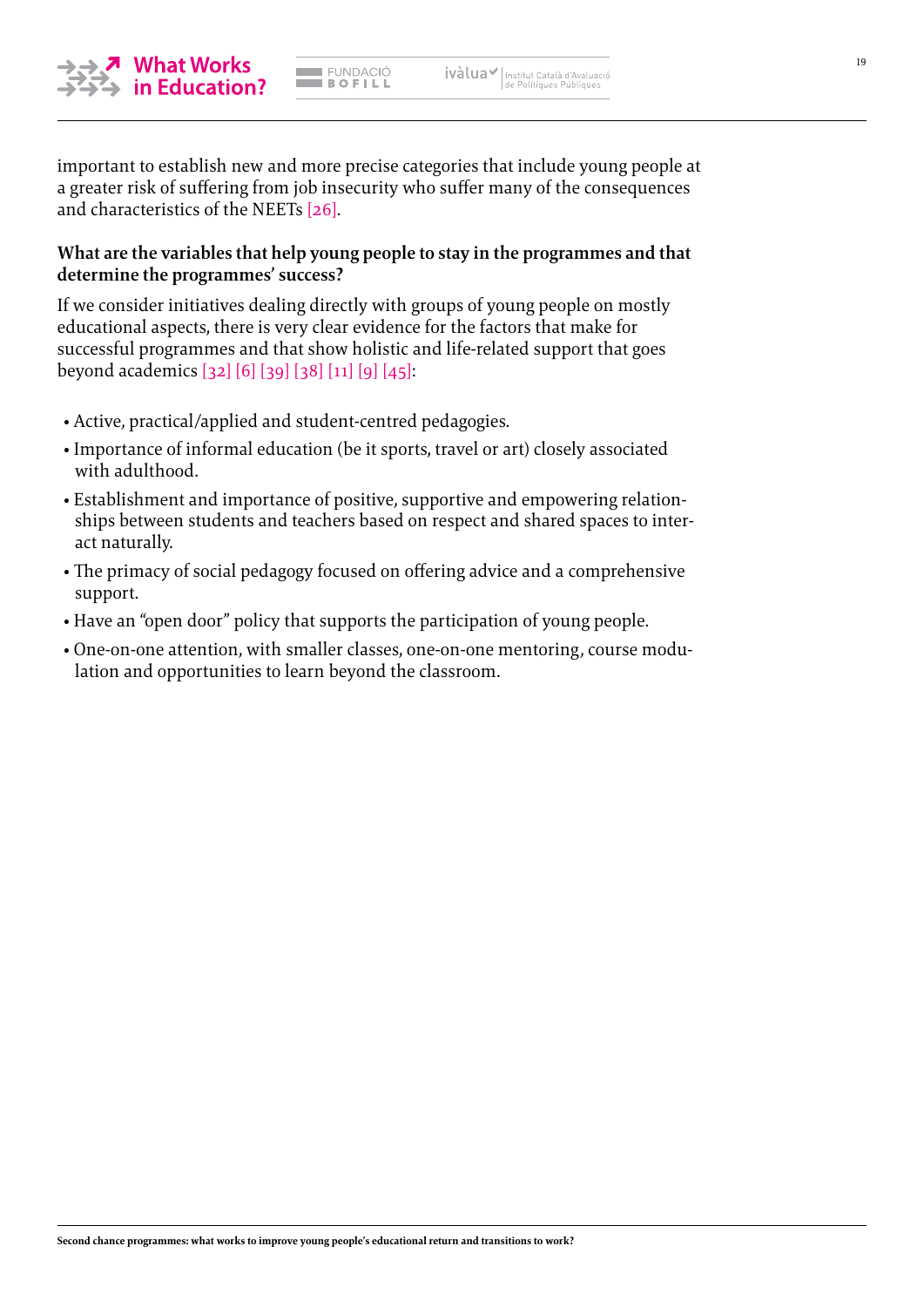<span id="page-19-0"></span>

#### Box 2. **Second Chance Schools (E2C)**

In the context of implementing its white paper on education in 1995, the European Commission launched the pilot project "Second Chance Schools" (E2C) in 1997. Various reports published in 2001 and 2013 have discussed the success of the model and have recommended it as a major way to deal with dropping out of school and to help to bring young people into the labour market. Though diverse, its model shares a series of common principles such as: comprehensive support for the person and the adaptation of personalised pathways where basic skills and professional training are combined through work experiences.

The model is implemented in three stages:

- Stage I: Skilled and Specialised Initial Professional Training (Level 1 and 2).
- Stage II: Learning in the workplace. Training scholarships or internships.
- Stage III: Job training contracts.

Based on the support regarding the life/vital aspirations of each young person, while also promoting their employability, this model has been recognised by international organisations such as the OECD. In this model, the concept of transversal competence is key to making it possible for knowledge to be applied in specific contexts, so that the educational content is closely related to a behavioural objective. In addition, the education mission of the schools is consciously oriented to complement the requirements of the local economy and to commit to specific profiles.

Second chance schools in Spain and Europe are federated to ensure the quality of the model through an accreditation process. Recent case studies are beginning to show the highly positive effects that these schools seem to have, with some estimates stating that up to 87% of young people complete the training they offer and that a quarter return to formal education. This has inspired its proliferation throughout Catalonia, with the Government of Catalonia (Generalitat) decisively promoting a second chance programme and Barcelona opening a municipal second chance centre in 2019.

For further information: [http://www.e2c-europe.org/e2c/about-e2c.html](http://www.ivalua.cat)

Villardón-Gallego, L.; Flores-Miranda, L.; Yáñez-Marquina, L. and García Montero, R. (2020). "Best Practices in the Development of Transversal Competences among Youths in Vulnerable Situations" in Education Sciences, 10 (9), p. 230.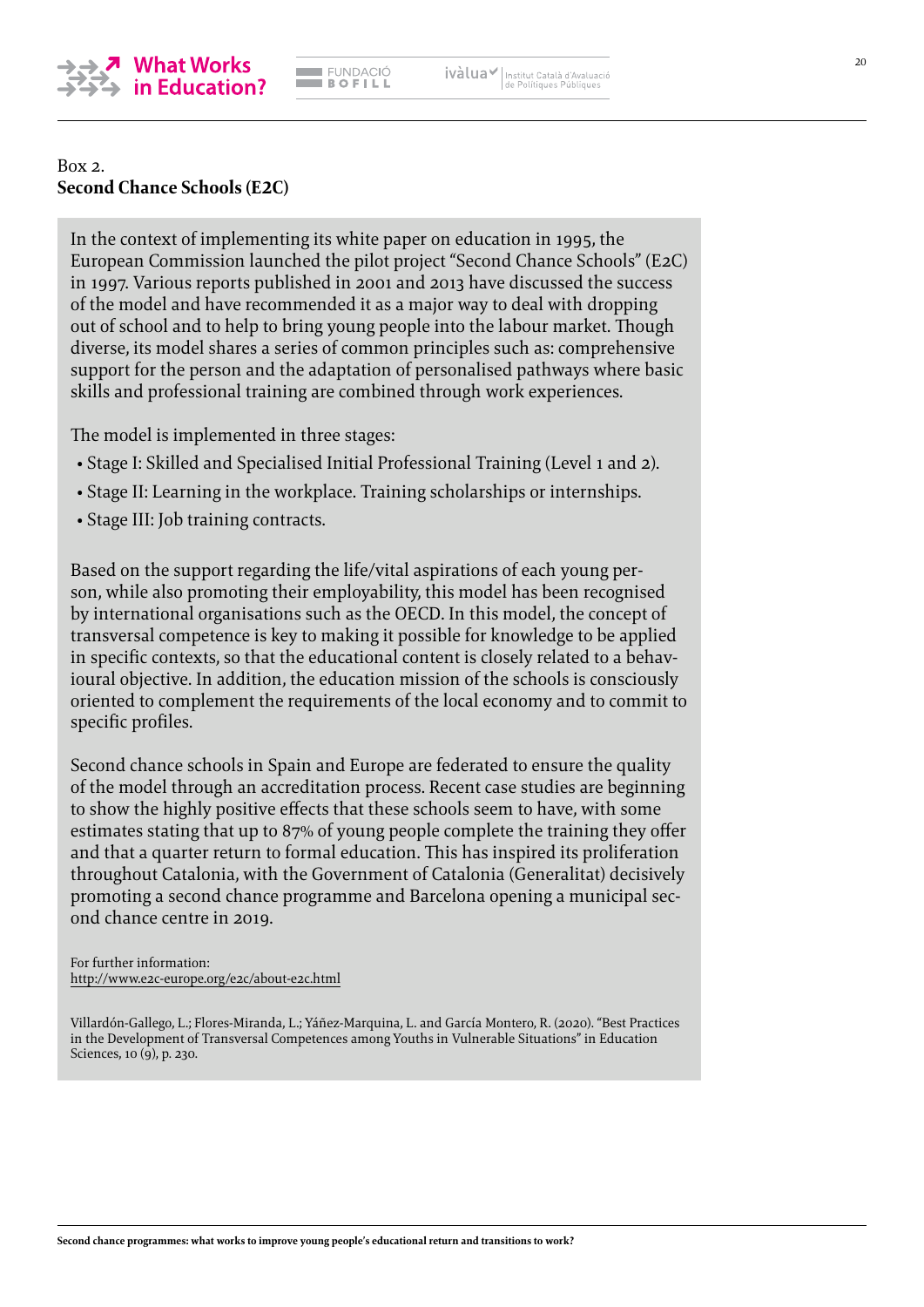**Second chance programmes: what works to improve young people's educational return and transitions to work?**

The success of these programmes and their ability to connect with the participants greatly depends on the institutional climate that they manage to generate. The creation of a community environment that emphasises the feeling of

belonging and that is emotionally and physically safe is key to engaging the most vulnerable groups. This environment is characterised by the prevalence of a "culture of care" where expulsions are limited and discussion and mediation are encouraged [\[6\]](#page-27-0). This multidimensional approach requires experienced and trained professionals [\[39\]](#page-28-0) [\[11\]](#page-27-0) capable of attending to behavioural, emotional and cognitive variables.

FUNDACIÓ

 $BOPILL$ 

This model requires intense multi-component contact for a period that all studies place at around a minimum of six months [\[47\].](#page-28-0) In fact, some studies show that both educational goals and psychosocial support are mutually supportive: education helps to provide initiatives with clear individual pathways to emo-

tional improvement and personal development, while attention to non-cognitive skills enhance the success of cognitive components [\[11\].](#page-27-0)

A final important factor for gauging the impact of these programmes is the attention and follow-up provided to the youths once they have finished, which should be considered a fundamental part of them. The post-programme transition stage requires systematic support where young people can access resources, review their development plan, spend time with their mentors and tutors and get access to the network of relationships linked to the programme, even if they no longer participate in it [\[50\]](#page-28-0) [\[11\].](#page-27-0) At the end of the programme, this follow-up must recognise that transitions can follow iterative processes, with different speeds, directions and possibilities. Therefore, it should be as flexible and personalised as possible [\[37\]](#page-28-0).

### **The creation of a community environment that emphasises the feeling of belonging and that is emotionally and physically safe is key to engaging the most vulnerable groups.**

**The post-programme transition stage requires systematic support where young people can access resources, review their development plan, spend time with their mentors and tutors and get access to the network of relationships linked** 



ivàlua√



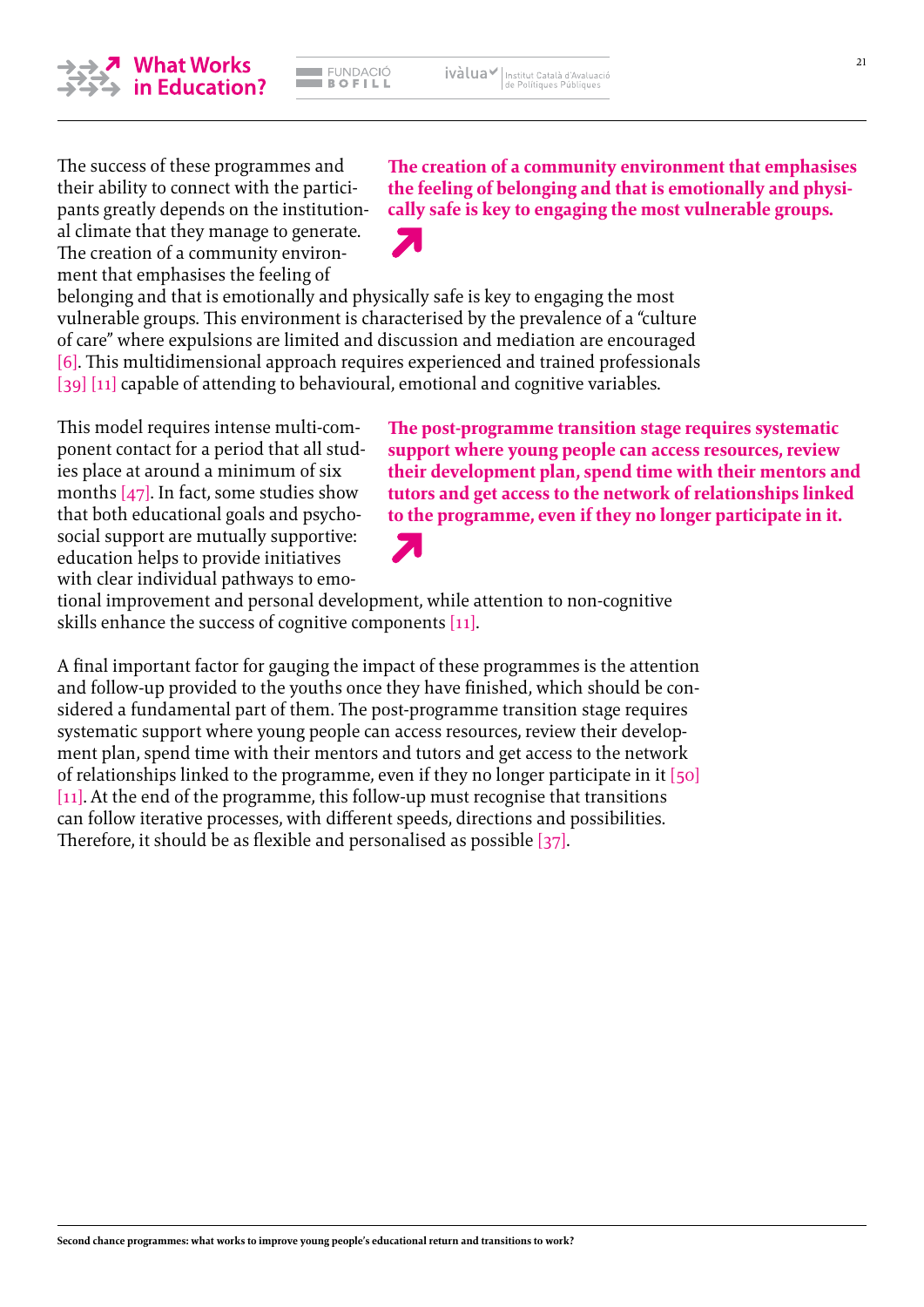<span id="page-21-0"></span>

### Box 3. **Melbourne Academy / Hester Hornbrook Academy**

The Melbourne Academy (MA) is a flexible learning programme that enables young people who have become highly disengaged from education to reconnect with a pathway to education. The programme was piloted in 2010 with just one class for 20 students. It would later become the MA, growing to six classrooms and establishing itself in six separate locations throughout Melbourne with a capacity of approximately 100 students in 2014.

Rather than employing a teaching service like a traditional school, a distinctive feature of the MA is its close partnership with various youth services, operating like a comprehensive hub. Importantly, the MA views itself as a central part of responses to the socio-educational issues facing Australian society. The model is characterised by having just a few students and two professionals per classroom, a teacher and a social worker or educator who work together ensuring young people's education and well-being. This fosters close relationships where professionals know all the students well, encouraging a family atmosphere and programmes tailored for them. The educational plans they offer can last from one to three years, thus providing stability to young people that have previously experienced repeated changes of programmes.

An evaluation carried out in 2015 concluded that the academy helped the participants to improve in their academic achievements, aspirations and motivations, as well as their attendance and participation; it also helped them to connect with community networks that had a positive impact on their social well-being. Having since become the Hester Hornbook Academy (HHA), a second evaluation in 2019 focused on the role of social educators in academies, which showed that these were key to preparing young people for teaching through relational pedagogy. In fact, 75% of the students rated these workers as good or very good, reaching the maximum values of the Likert scale they used.

For further information: [https://www.hhacademy.vic.edu.au/](https://www.hhacademy.vic.edu.au)

Te Riele, K. and Davies, M. (2015). *Passport to a Positive Future Evaluation of the Melbourne Academy.*  Melbourne: The Victory Institute.

Broadbent, R.; Har, K. and Papadopoulos, T. (2019). *The Hester Hornbrook Academy. Classroom Youth Worker Research Project.* Final Report. Melbourne: Victoria University.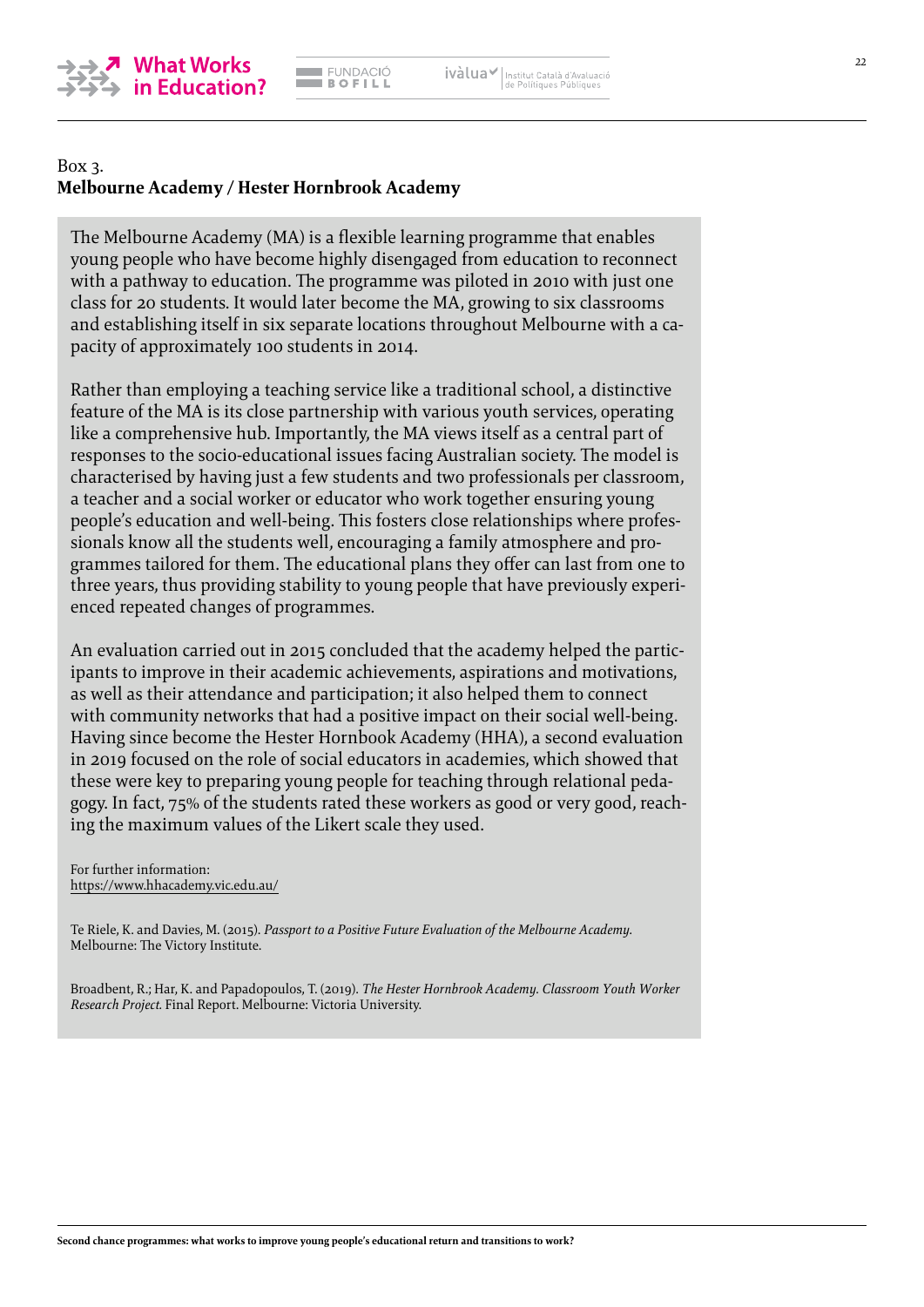

#### **What do we know about its cost-benefit efficiency?**

There is very little information on the cost-benefit ratio of specific programmes [\[8\]](#page-27-0) [\[37\]](#page-28-0). Though it is very difficult to establish the social returns that these programmes provide and quantify them

**Significant social returns are among the most important outcomes of these programmes.**

in specific amounts of money, social returns are what produce the greatest impact  $[47]$ . In fact, the conclusion of most studies is that the costs outweigh the returns of these programmes as the participants get older, especially among the most marginal groups  $\lceil 3 \rceil$ . Positive returns can be classified into three types  $\lceil 4 \rceil$ :

- Short term: improvement of work experience and work-related skills.
- Medium term: greater willingness to work, to make career decisions and to follow training pathways.
- Long term: achievement of a job and advancement in work and training.

Thus, apparent weak results, such as an improvement of around 4%, may save more than  $£470$  million in the United Kingdom [\[8\].](#page-27-0) Table 4 lists some global estimates and specific initiatives identified in the reviewed studies.

#### Table 4.

#### **Study Description of the economic impact** Davies (2011) [\[3\]](#page-27-0) **In Canada, a return of 251% can be estimated** on the investment made to provide educational improvements to workers with low skills. Davies points to studies in the United Kingdom that show a return of 300%, where 60 million in social benefits can be gained from 15 million invested. Other aggregated calculations in the United States show returns of \$2.50 for every dollar invested. Gutherson (2011) [\[39\]](#page-28-0) Gutherson argues that the costs of alternative educational programmes in the United Kingdom are low, costing around £5,500 per student, and the estimated costs without such initiatives would be much higher. Mawn *et al.* (2017) [\[8\]](#page-27-0) Mawn concludes that the costs of action are usually low (between \$750 and \$1,700) and that the benefits are proven. The average lifetime cost of these young people to the public sector can be £56,500, rising to £104,300 if other resources are taken into account. Loss of £77 billion in taxes not collected by the state. Newton, Sinclair, Tyers and Wilson (2020) [\[37\]](#page-28-0) The benefits of the Youth Contract for 16- and 17-year-olds costs £2,200 and create a net benefit of £12,900 per person. Te Riele (2014) [\[9\]](#page-27-0) Some estimates calculate that the National Partnership on Youth Attainment and Transitions (Australia) achieved a ratio of \$1:\$3.70 in social value.

### **Cost-benefit ratio of educational and work programmes with vulnerable youth**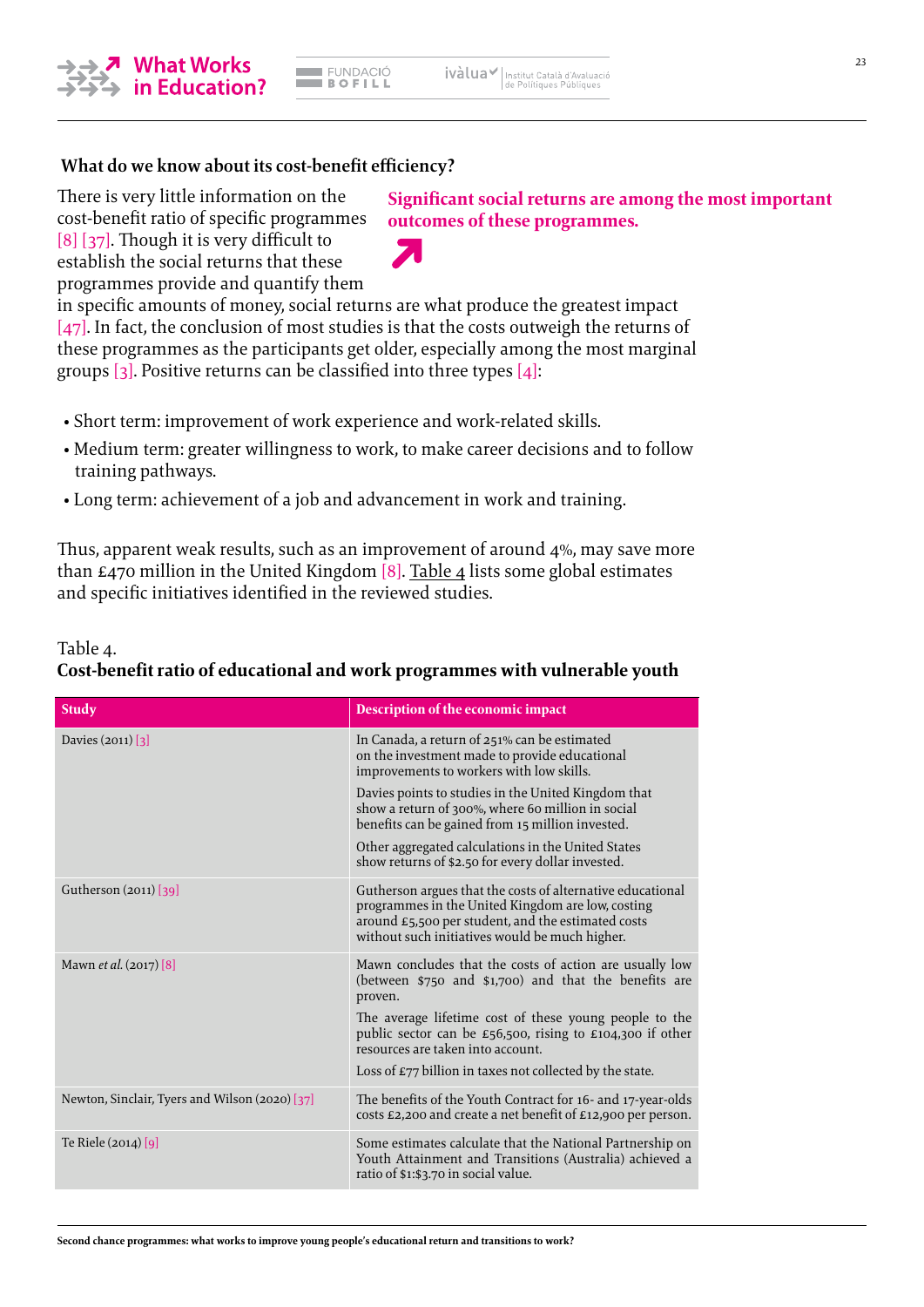**Programmes that focus exclusively on improving employability and neglect training enhancement and educational** 

**return are usually less effective.**

**Second chance programmes can and do improve young people's transitions to work and facilitate their education re-engagement, especially when these manage to create a flexible and individualised training environment with clear** 

**pathways to adulthood and the labour market.**

because second chance programmes try to respond to a problem that is structural and where the process of engaging with education or the labour market is cumulative, long, non-linear and complex, requiring a variety of quality forms of support [\[11\].](#page-27-0)

**FUNDACIÓ** 

 $BOPILL$ 

This is surely the most important idea arising from this review: second chance programmes do work and are an exceptional part of active labour market policies. In other words, programmes that focus exclusively on improving employability and neglect training enhancement and educational return **are usually less effective**. Now, it must be understood that these programmes require an initial investment in time and resources, their effects take place over the long term and they can often seem invisible. **They cannot and should not be viewed as low-cost quickfixes** and they definitely should not divert our attention from a very clear idea: **the best weapon to fight against youth unemployment is a healthy and prosperous economy and an education system that does not expel a considerable number of young people**.

Despite the lack of more rigorous evaluations that could better describe the relationship between programmes and their effects, we can assert that second chance programmes can and do improve young people's transitions to work and facilitate their educational return, especially when they manage to create a

humane, flexible and individualised training environment with clear pathways to adulthood and the labour market. Attention to mentoring and psychosocial support services, on the one hand, and to relationships and working with the community, on the other, are two other variables marking the effectiveness and uniqueness of these programmes. A final and fundamental contribution of this review is to warn about the **need to go beyond the NEET category and better understand the different profiles of vulnerable young people and their relationship with the local context**, involving them in these programmes.



The focus on education and training to solve youth unemployment problems among the most vulnerable populations has been described as myopic [\[26\]](#page-28-0), cruelly optimistic [\[58\]](#page-29-0) and off-base [\[7\].](#page-27-0) This is

**Summary**



ivàlua√

|<br>| Institut Català d'Avaluació<br>| de Polítiques Públiques

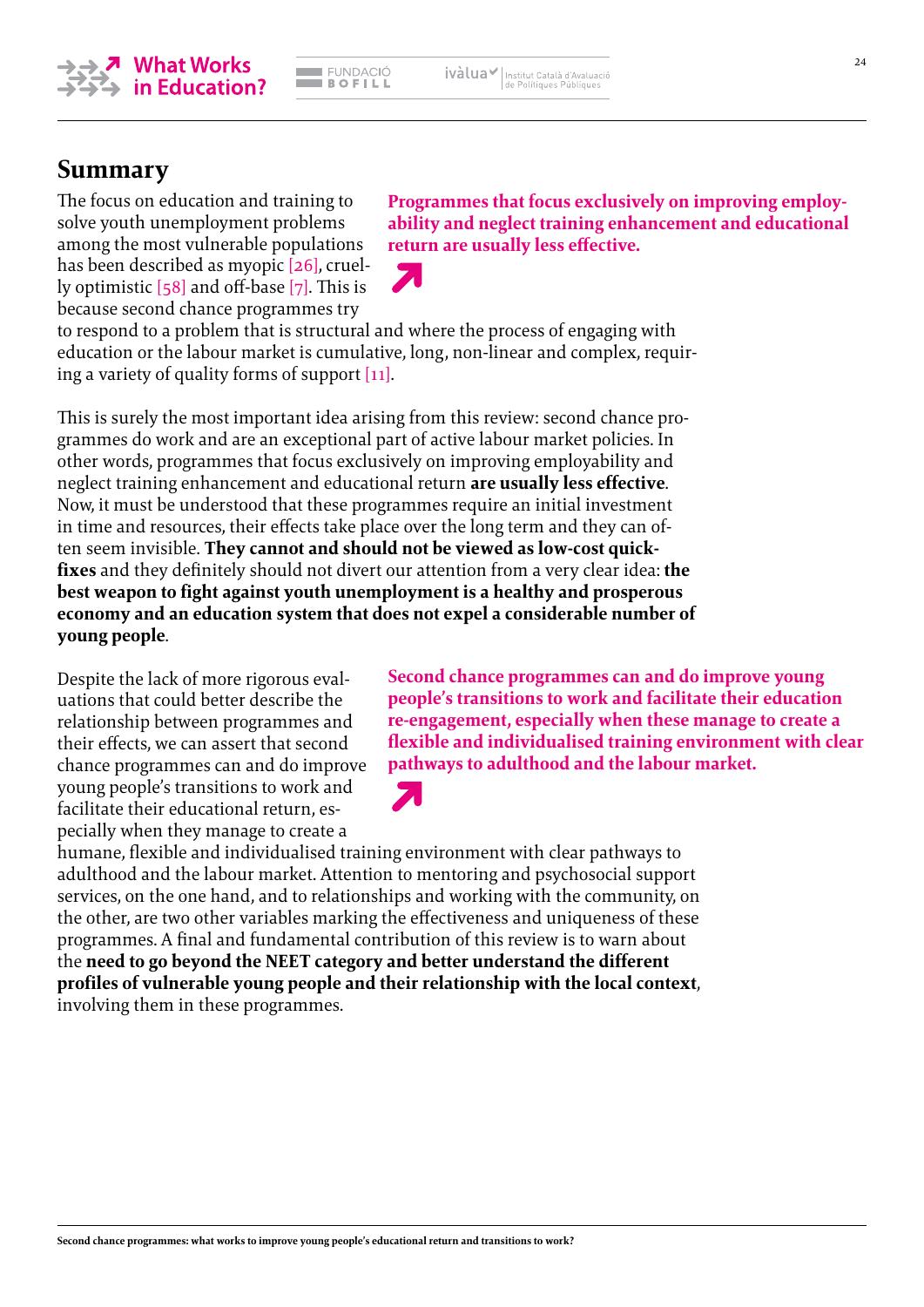

## Table 5.

### **Strengths and limitations of second chance programmes**

| <b>Strengths</b>                                                                                                                                                                                         | <b>Possible barriers to implementation</b>                                                                                                                                                                                                                                                                                                                                                                                                                                                                                                                                                                                                                   |
|----------------------------------------------------------------------------------------------------------------------------------------------------------------------------------------------------------|--------------------------------------------------------------------------------------------------------------------------------------------------------------------------------------------------------------------------------------------------------------------------------------------------------------------------------------------------------------------------------------------------------------------------------------------------------------------------------------------------------------------------------------------------------------------------------------------------------------------------------------------------------------|
| Qualitative long-term studies indicate that<br>second chance programmes can improve young<br>people's educational return and employability.                                                              | The results are long-term and often difficult to measure.<br>They seek the individual's comprehensive<br>development, not just a quick fix.<br>They are more effective if there are strong incentives,<br>especially financial ones via work or paid internships.                                                                                                                                                                                                                                                                                                                                                                                            |
| Low cost compared to the social returns.                                                                                                                                                                 | High starting costs, especially to hire<br>professionals that this type of programmes<br>require to be implemented effectively.                                                                                                                                                                                                                                                                                                                                                                                                                                                                                                                              |
| There are factors inherent to successful<br>programmes, such as the variety and<br>quality of the professionals involved, which<br>help to establish a clear roadmap.                                    | The evaluations indicate that the most important thing<br>is the quality and rigour of the programme, not the type.<br>The data available on the most successful programmes<br>cannot be used to establish detailed causal relationships.<br>Contextual variables (economic cycle) may have<br>a greater impact than the programme does.                                                                                                                                                                                                                                                                                                                     |
| It is an essential response to support<br>many young people in transition to<br>adulthood with low employability.                                                                                        | It can divert attention from the preventive efforts<br>necessary to alleviate this problem, such as the degree<br>of inclusion in ordinary schools and the effectiveness of<br>the range of programmes to keep students in school.<br>They are not equally effective for all types of<br>young people, but for those with a minimum<br>of motivation who do not face very important<br>barriers to re-engage, as indicated in Table 3.<br>For the most vulnerable groups, complementary<br>or alternative programmes of a more social<br>and aid-related nature would be necessary,<br>with a significantly higher investment.                               |
| They help youth to obtain educational credentials<br>and develop motivational and socio-emotional<br>aspects that are key to re-engaging in education<br>and training and to improving work transitions. | Basic educational credentials are not related to getting<br>"low quality" jobs, as there is no correspondence<br>between basic qualifications and unskilled work.<br>Most meta-analyses of active labour market policies [26]<br>focused on getting a job fast as possible indicate that<br>interventions focusing on education and training are those<br>with the weakest impact. However, this is explained by the<br>short-termism of these evaluations, which can strengthen<br>the idea that "nothing works" with these young people,<br>instead of understanding that second chance programmes<br>do not have to be understood as short-term measures. |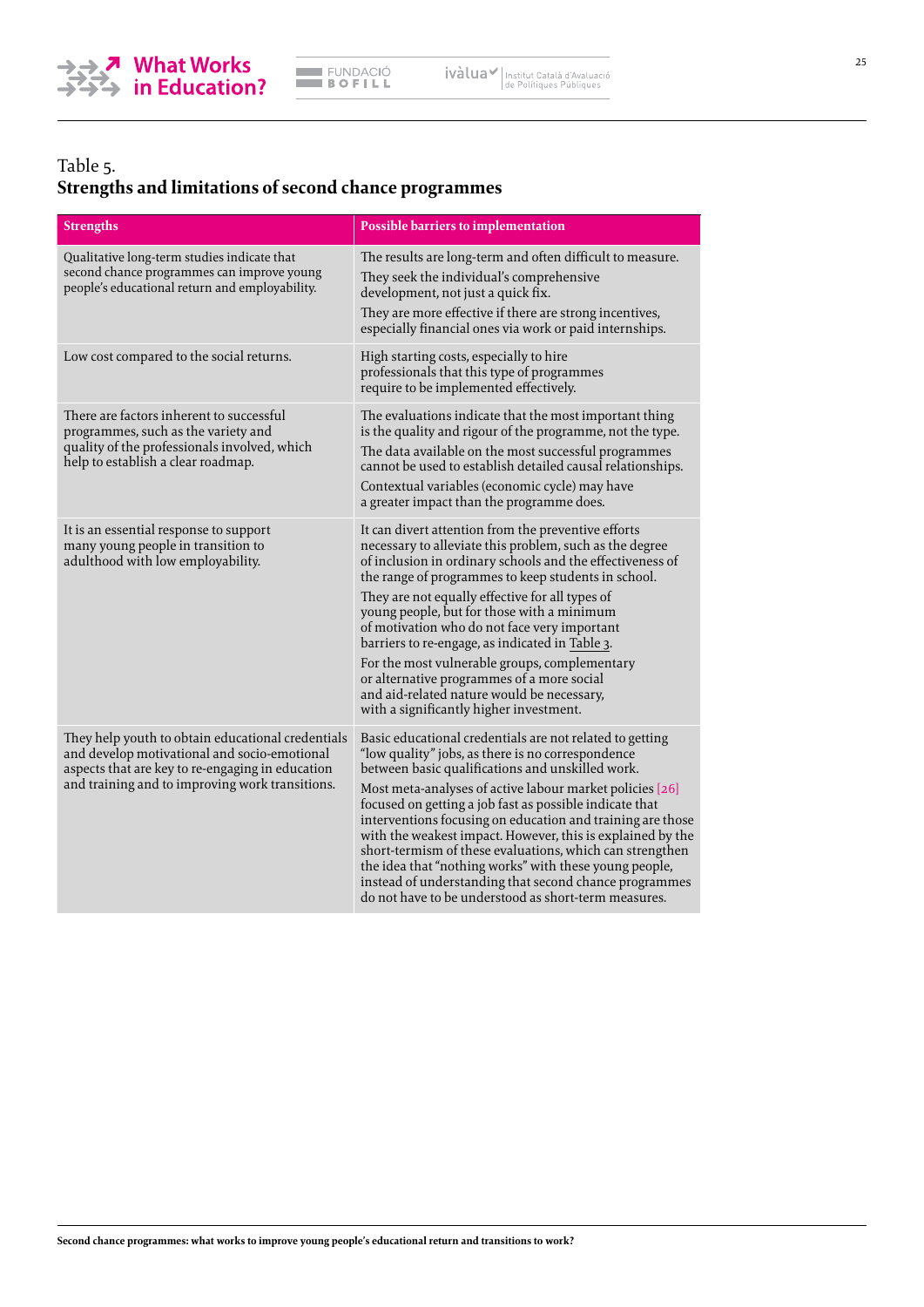

# **Implications for practice**

Committing to a decisive policy on second chance programmes is still paradoxical and uncomfortable in terms of public policies, since it might reinforce the status quo regarding key institutions not working as they should. The crucial age when young people begin to set real**The crucial age when young people begin to set realistic ambitions about their future is between the ages of 11 and 14. For many, disengagement from school is already highly noticeable at primary school.**



istic ambitions about their future is between the ages of 11 and 14. For many, disengagement from school is already highly noticeable. Prevention measures and school reform are therefore top priorities, even for designing second chance programmes.

The first implication for practice **would be to improve the information on the target population and identify the different groups under the "NEET youth" umbrella**. This is key to adapting what second chance programmes can offer according to each young person's situations and needs (see [Table](#page-21-0) 3) and thereby create personalised programmes. Firstly, this requires going beyond specific second chance plans and committing to a variety of them (for example, not relying on second chance schools and on plans that are excessively focused on young people's employability, but on both as well as on other initiatives). Secondly, it is important to commit to other conceptualisations such as "youths at a higher risk of having precarious employment" [\[26\]](#page-28-0) to identify more accurate and practical profiles.

A second implication in strengthening the development of these programmes in Catalonia would be to insert the development of this "integrated and coordinated second chance system" [\[31\]](#page-28-0) into **a programme of consistent education, labour and social policies**. Although the implementation of the Youth Guarantee initiatives and the explicit support of the OECD and the EU for second chance schools has been notable since 2013, these programmes run the risk of being seen as an alternative normalised pathway that may end up strengthening the existing rationale in both the labour market and the education system.

The third implication is that these initiatives must be designed to create **synergies with mainstream schools and to stimulate the local labour market** as key actors in the development of networks and community links that characterise the success of second chance programmes:

- Synergies with ordinary centres:
	- Share professionals and professional development pathways.
	- Establish equivalencies in qualifications.
	- Create pathways for entering/leaving the ordinary system.
	- Transfer good educational practices towards mainstream schools, so that these programmes' "responsive" action can become "preventive" in ordinary centres.
- Stimuli for the labour market:
	- Involve local actors in validating alternative routes to the labour market.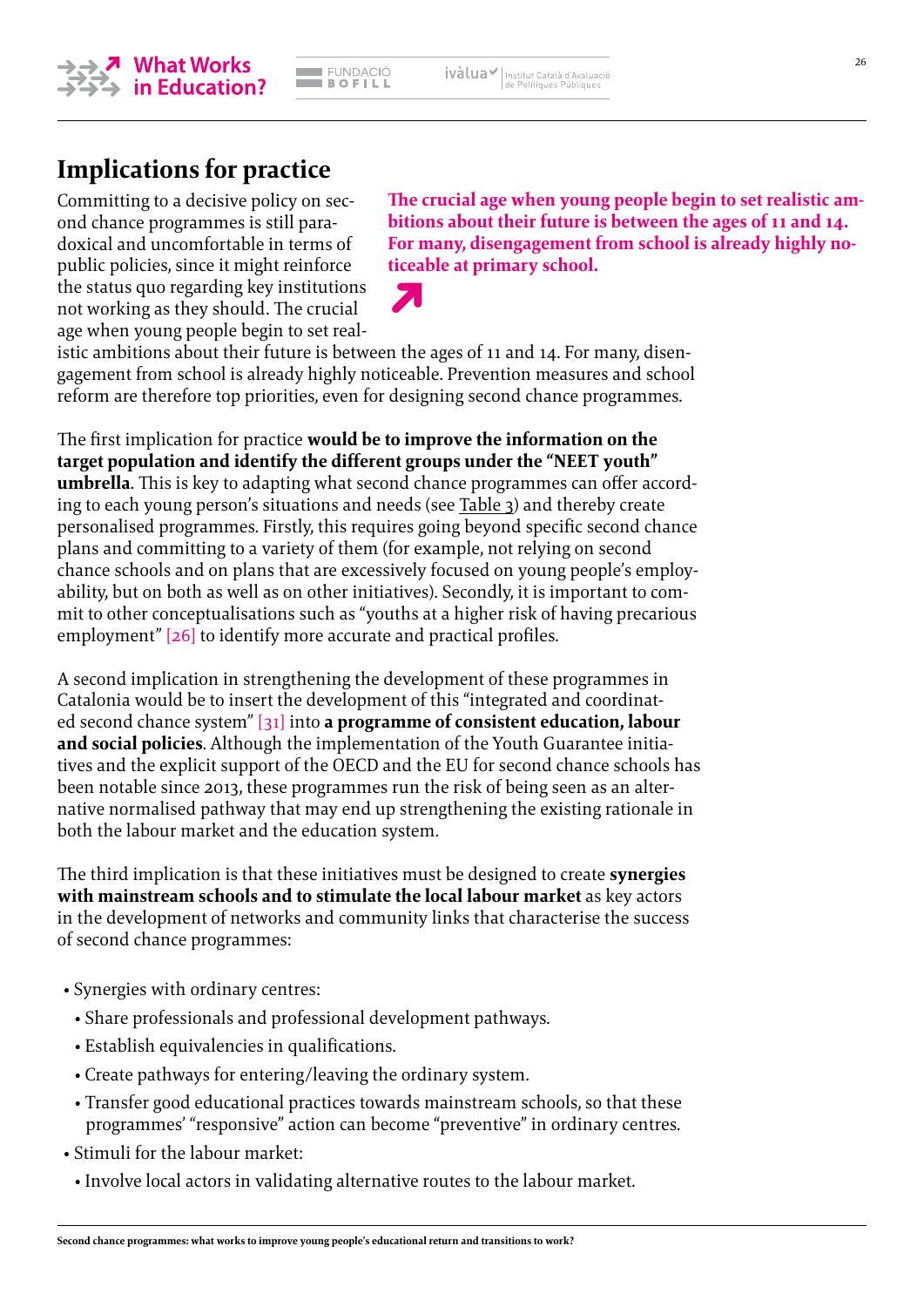• Address existing negative prejudices regarding the hiring of youngsters coming from second chance programmes.

ivàlua√

Institut Català d'Avaluació<br>de Polítiques Públiques

EUNDACIÓ<br>Bofill

• Create qualifications and training pathways closely linked to the needs and realities of the local context.

The third implication has to do with **ensuring the quality and evaluation** of these programmes. The public organisations or public-private partnerships in charge of developing them must provide the necessary investment in experienced professionals and development plans to effectively meet young people's individual and training needs. Evaluations must be planned from the outset, ensuring continuous monitoring of what is happening and improve or update the programmes during their implementation and not just after they end. As some evaluations in Catalonia show [\[31\]](#page-28-0), some results may show an unexpected or non-priority impact, such as the return to a training pathway instead of obtaining a job, which illustrates the ways in which accountability measures can inform future interventions. That is why second chance programmes must go beyond the idea of "getting a job" and include in their objectives the return to education and the improvement of employability as priority objectives, as reflected in the proposed theory of change at the beginning of this report (see [Figure 1](#page-5-0)).

Finally, current second chance programmes and initiatives, such as the growth of municipal second chance schools or the New Opportunities programme promoted by the Government of Catalonia (Generalitat) should be

closely based on existing evidence-based multidimensional models [\[32\]](#page-28-0) [\[31\]](#page-28-0) and guarantee:

- The creation of multidisciplinary teams based on a social pedagogy focused on care and personal development.
- A balance between psychosocial support, academic improvement and job skill acquisition.
- The creation of alliances among all key local actors.
- Realistic, motivating and gradual pathways towards more training, more work experience and better paid job opportunities.



**sional models.**



**Current second chance programmes and initiatives should be closely based on existing evidence-based multidimen-**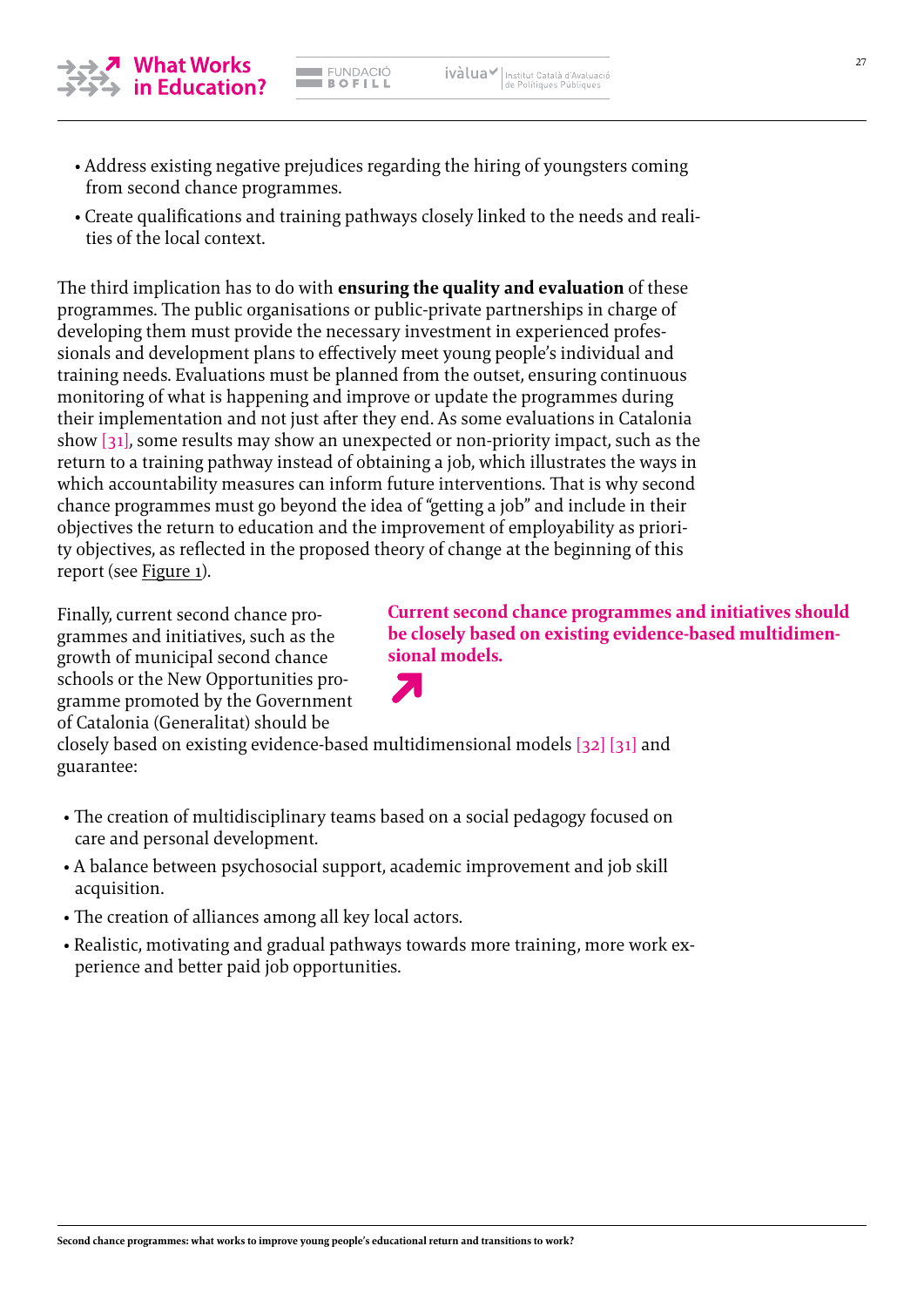<span id="page-27-0"></span>

# **Bibliography**

- [1] Bloom, Dan. (2010). "Programs and Policies to Assist High School Dropouts in the Transition to Adulthood" in *The Future of Children*, 20(1), pp. 89-108.
- [2] Benda, L.; Koster, F. and Van der Veen, R. J. (2019). "Levelling the playing field? Active labour market policies, educational attainment and unemployment" in *International Journal of Sociology and Social Policy*, 39(3/4), pp. 276-295.
- [3] Davies, M.; Lamb, S. and Doecke, E. (2011). *Strategic Review of Effective Re-Engagement Models for Disengaged Learners*. Melbourne: Centre for Research on Education Systems.
- [4] Kutsyuruba, B.; De Luca, C.; Butler, A.; Godden, L.; Hussain, A.; Youmans, A.; Stasel, R. S.; Shewchuck, S. and Nesbitt, H. (2019). *Needs of NEET youth: pathways to positive outcomes*. Kingston: Queen's University.
- [5] Eurofound. (2012). *NEETs Young people not in employment, education or training: characteristics, costs and policy responses in Europe*. Luxembourg: Publications Office of the European Union.
- [6] O'Gorman; E., Salmon, N. and Murphy, C.A. (2016). "Schools as sanctuaries: A systematic review of contextual factors which contribute to student retention in alternative education" in *International Journal of Inclusive Education*, 20(5), pp. 536-551.
- [7] Jeliazkova, M.; Minev, D. and Draganov, D. (2018). *Assessing youth employment policies in 28 European countries*. EXCEPT working paper, 55. Tallinn: Tallin University.
- Mawn, L.; Oliver, E. J.; Akhter, N.; Bambra, C. L.; Torgerson, C.; Bridle, C. and Stain, H. J. (2017). "Are we failing young people not in employment, education or training (NEETs)? A systematic review and metaanalysis of re-engagement interventions" in *Systematic Reviews*, 6(20), pp. 1-17.
- [9] Te Riele, K. (2014). *Putting the jigsaw together: Flexible Learning Programs in Australia. Final Report*. Melbourne: The Victoria Institute.
- [10] Clarke, M.; Sharma, M. and Bhattacharjee, P. (2021). *Review of the Evidence on Short-Term Education and Skills Training Programs for Out-of-School Youth with a Focus on the Use of Incentives*. Washington: World Bank.
- [11] Rajasekaran, S. and Reyes, J. (2019). *Back to School Pathways for Reengagement of Out-of-School Youth in Education*. International Development in Focus. Washington: World Bank.
- [12] Cabasés, M. A.; Pardell, A. and Strecker, T. (2016). "The EU youth guarantee a critical analysis of its implementation in Spain" in *Journal of Youth Studies*, 19(5), pp. 684-704.
- [13] Dhakal, S. P.; Connell, J. and Burgess, J. (2018). "Inclusion and work: addressing the global challenges for youth employment", 37(2), pp. 110-120.<https://doi.org/10.1108/EDI-12-2017-0290>
- [14] OECD. (2019). *Society at a Glance 2019: OECD Social Indicators*. Paris: OECD Publishing.
- [15] Hossain, F. and Bloom, D. (2015). *Toward a Better Future: Evidence on Improving Employment Outcomes for Disadvantaged Youth in the United States*. New York: MDRC.
- [16] ILO. (2020a). *Global Employment Trends for Youth 2020: Technology and the future of Jobs*. Geneva: International Labour Organisation.
- [17] Kluve, J.; Puerto, S.; Robalino, D.; Romero, J. M.; Rother, F.; Stöterau, J.; Weidenkaff, F. and Witte, M. (2017). "Interventions to improve the labour market outcomes of youth: a systematic review" in *Campbell Systematic Reviews*, 12.
- [18] OECD (2020). *Employment Outlook 2020: Worker Security and the COVID-19 Crisis*. Paris: OECD Publishing.
- [19] ILO. (2020b). *Youth & Covid-19: Impacts on Jobs, education, rights and mental well-being*. Geneva: Hossain, F. and Bloom, D. (2015). Toward a Better Future .
- [20] Eurofound (2021). *Living, working and COVID-19 (Update April 2021): Mental health and trust decline across EU as pandemic enters another year*. Publications Office of the European Union, Luxembourg.
- [21] Avis, J. (2014). "Comfort radicalism and NEETs: a conservative praxis" in *International Studies in Sociology of Education*, 24(3), pp. 272-289.
- [22] Crisp, R. and Powell, R. (2017). "Young people and UK labour market policy: A critique of 'employability' as a tool for understanding youth unemployment" in *Urban Studies*, 54(8), pp. 1784-1807.
- [23] Lörinc, M.; Ryan, L.; D'Angelo, A. and Kaye, N. (2019). "De-individualising the 'NEET problem': An ecological systems analysis" in *European Educational Research Journal*, 19(5), pp. 412-427.
- [24] Brown, P.; Lauder, H. and Ashton, D. (2011). *The global auction*. Oxford: Oxford University Press.
- [25] Farré, M., Cordoncillo, C. and Sánchez, D. (2020). *Avaluació de l'Escola Municipal de Segones Oportunitats (EM20)*. Barcelona: Ivàlua.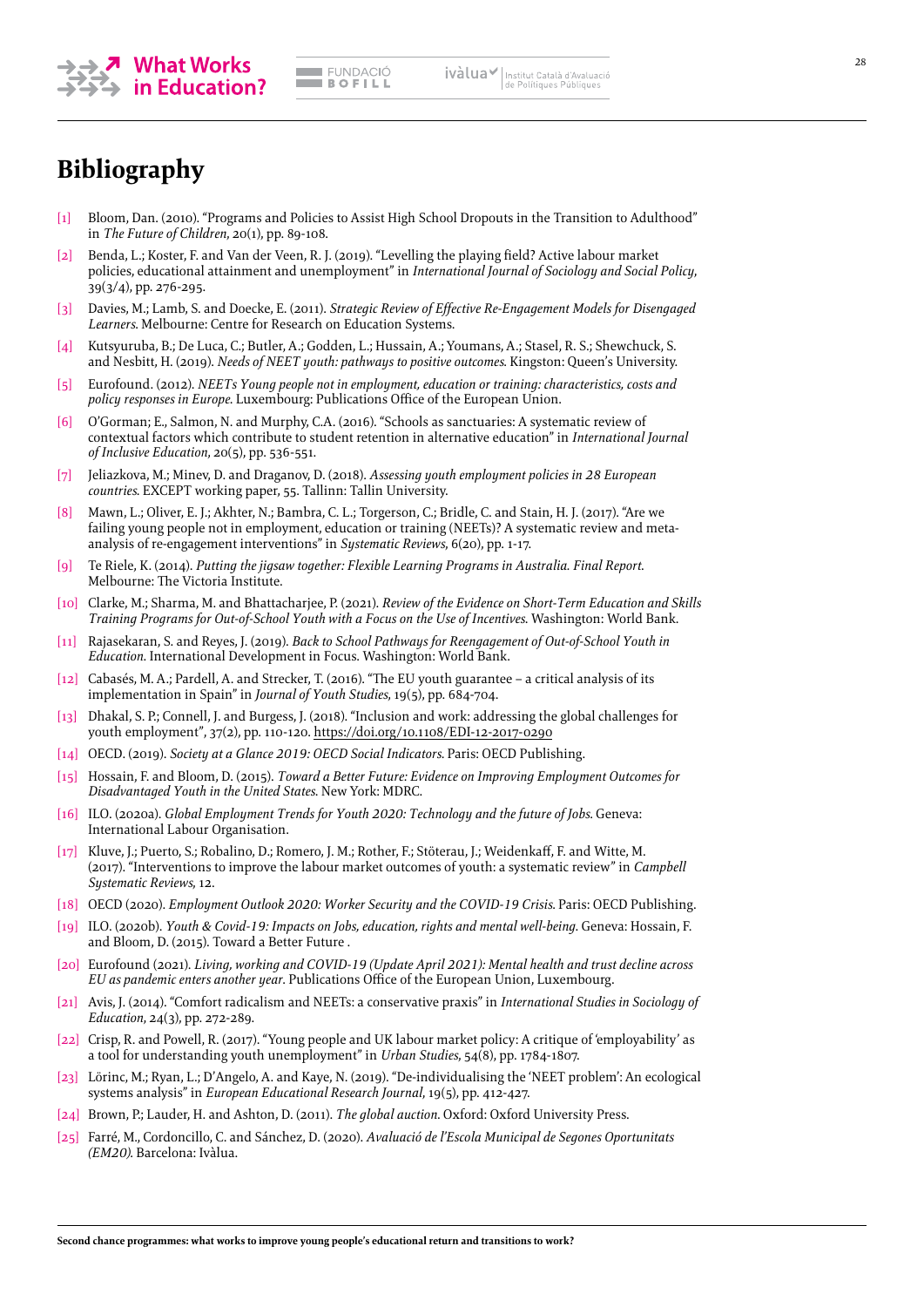<span id="page-28-0"></span>

- [26] McGirr, M. (2020). *Employability Development Theory: Policy Implications for Supporting Youth at Risk of Limited Employment (YARLE).* PhD Thesis. Wellington: Victoria University of Wellington.
- [27] Bernardi, F. and Cebolla, H. (2014). "Social Class and School Performance as Predictors of Educational Paths in Spain" in *Revista Española de Investigaciones Sociológicas*, no. 146, pp. 3-22.
- [28] CYD. (2019). CYD report 2019.
- [29] LHH. (2019). Hidden labour market report 2019. Grupo Adecco.
- [30] Learning and Work Institute. (2020). *Evidence review: what works to support 15- to 24-year-olds at risk of becoming NEET?* Leicester: Learning and Work Institute.
- [31] Alegre, M. A. and Todeschini, F. A. (2014). "Joves nini: característiques i respostes efectives" ["NEET youth: characteristics and effective responses"] in *L'estat de l'educació a Catalunya. Anuari 2013*, edited by M. Martínez and B. Albaigés, pp. 233–256. Barcelona: Fundació Jaume Bofill.
- [32] European Commission (2013). *Preventing Early School Leaving in Europe Lessons Learned from Second Chance Education*. Brussels: Publications Office of the European Union.
- [33] Mediavilla, M. (2017). "Are scholarships and grants effective when it comes to the continuity and improvement of educational results at primary and secondary school level?" *What Works in Education?* No. 6. Barcelona: Ivàlua and Fundació Jaume Bofill.
- [34] Escapa, S. and Julià, A. (2018). "What impact do guidance and counselling programs have on students?" *What Works in Education?* No. 12. Barcelona: Ivàlua and Fundació Jaume Bofill.
- [35] Ferrer-Esteban, G. (2019). "Multi-tiered interventions and forms of support for meeting educational needs: what works to improve learning and reduce school dropout levels?" *What Works in Education?* No. 15. Barcelona: Ivàlua and Fundació Jaume Bofill.
- [36] González, S. (2020). "Are programmes to combat school absenteeism effective?" *What Works in Education?* No. 17. Barcelona: Ivàlua and Fundació Jaume Bofill.
- [37] Newton, B.; Sinclair, A.; Tyers, C. and Wilson, T. (2020). *An initial evidence review to identify what works and inform good practice among practitioners and employers*. Brighton: Institute for Employment Studies.
- [38] Pilcher, S.; Torii, K. and Andow, Jo. (2020). *Evidence scan of educational interventions for children and young people disengaged from education*. Melbourne: Mitschell Institute.
- [39] Gutherson, P.; Davies, H. and Daszkiewicz, T. (2011). *Achieving successful outcomes through Alternative Education Provision: an international literature review*. CfBT Education Trust.
- [40] European Commission. (2016). *Sustainable activation of young people not in employment, education or training (NEETs). Practitioner's toolkit*. Luxembourg: Publications Office of the European Union.
- [41] Eurofound. (2016). *Exploring the diversity of NEETs.* Luxembourg: Publications Office of the European Union.
- [42] Williamson, H. "Delivering a 'NEET' Solution: An Essay on an Apparently Intractable Problem" in *Engaging Wales' Disengaged Youth*. Stevie Upton (Ed.), 7-20. Cardiff, United Kingdom: Institute of Welsh Affairs.
- [43] Treskon, L. (2016). *What Works for Disconnected Young People: A Scan of the Evidence*. MDCR Working Paper.
- [44] Puerto, O. S. (2007). "Labor Market Impact in Youth: A Meta-Analysis of the Youth Employment Inventory". Washington: Social Protection and Labor Unit of the Human Development Network & The World Bank.
- [45] Santos-Brien, R. (2018). *Activation measures for young people in vulnerable situations: experience from the ground*. Luxembourg: Publications Office of the European Union.
- [46] Tapper, D.; Zhu, J. and Scuello, M. (2015). *Re-engaging youth for high school success: evaluation of the Good Shepherd Services Transfer School Model*. New York: Metis Associates.
- [47] Schochet, P. Z. (2020). "Long-Run Labor Market Effects of the Job Corps Program: Evidence from a Nationally Representative Experiment" in *Journal of Policy Analysis and Management*, 40(1), pp. 1-26.
- [48] Savelsberg, H.; Pignata, S. and Weckert, P. (2017). "Second chance education: barriers, supports and engagement strategies" in *Australian Journal of Adult Learning*, 57(1), pp. 36-57.
- [49] Villardón-Gallego, L.; Flores-Miranda, L.; Yáñez-Marquina, L. and García Montero, R. (2020). "Best Practices in the Development of Transversal Competences among Youths in Vulnerable Situations" in *Education Sciences*, 10(9), p. 230.
- [50] Oh, S.; DiNitto, D. M. and Yeonwoo, K. (2020). "Exiting poverty: a systematic review of U. S. postsecondary education and job skills training programs in the post-welfare reform era" in *International Journal of Sociology and Social Policy*, pre-printing. Doi: <https://doi.org/10.1108/IJSSP-09-2020-0429>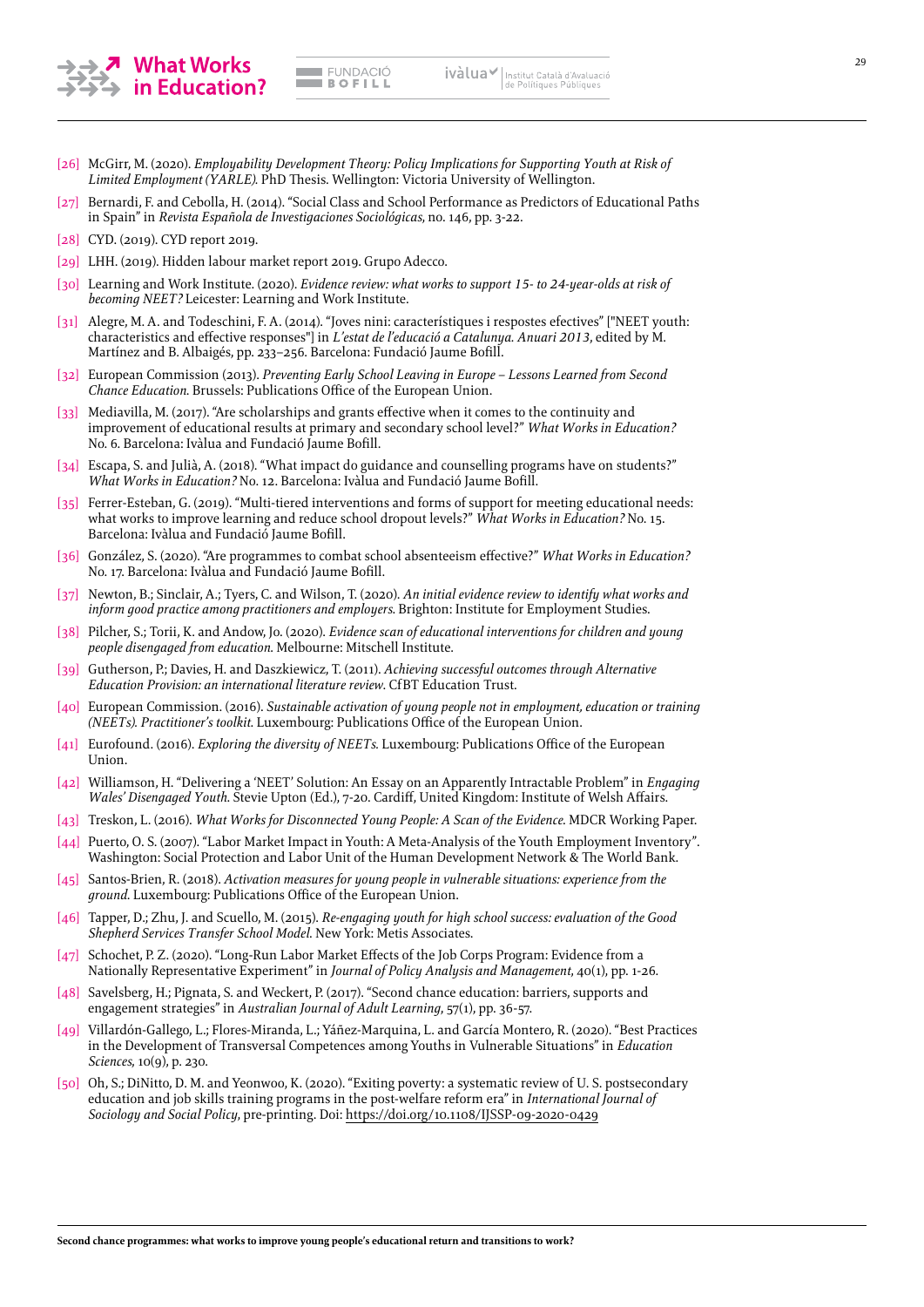<span id="page-29-0"></span>

**EMPACIÓ**  $\blacksquare$  BOFILL

- [51] Martínez, M.; Rius, J. and Office of Educational Planning (2019). *Les escoles municipals de persones adultes: estat de la qüestió* ["Municipal schools for adults: the state of affairs"]. Barcelona: Diputació de Barcelona.
- [52] Nelson, J. and O'Donnell, L. (2012). *Approaches to Supporting Young People Not in Education, Employment or Training: a Review (NFER Research Programme: From Education to Employment)*. Slough: NFER.
- [53] *OECD* 2016. *Society at a glance: OECD social indicators 2016*. Paris: OECD Publishing.
- [54] Quintini, G. and Manfredi, T. (2009). "Going Separate Ways? School-to-Work Transitions in the United States and Europe" in *OECD Social, Employment and Migration Working Papers*, 90. Paris: OECD Publishing.
- [55] Felgueroso, F.; M. Gutiérrez-Doménech, and S. Jiménez-Martín (2013). "¿Por qué el abandono escolar se ha mantenido tan elevado en España en las últimas dos décadas? El papel de la ley de Educación (LOGSE)" ["Why have school dropout rates remained so high in Spain in the last two decades? The role of the Education Law (LOGSE)"]. Fedea: Colección Estudios Económicos 02-2013.
- [56] Te Riele, K. and Davies, M. (2015). *Passport to a Positive Future Evaluation of the Melbourne Academy*. Melbourne: The Victoria Institute for Education, Diversity and Lifelong Learning.
- [57] Broadbent, R.; Har, K. and Papadopoulos, T. (2019). *The Hester Hornbrook Academy. Classroom Youth Worker Research Project. Final Report*. Melbourne: Victoria University.
- [58] Bessant, J. and Watts, R. (2014). "Cruel optimism: A southern theory perspective on the European Union's Youth Strategy, 2008-2012" in *International Journal of Adolescence and Youth*, 19(1), pp. 125-140.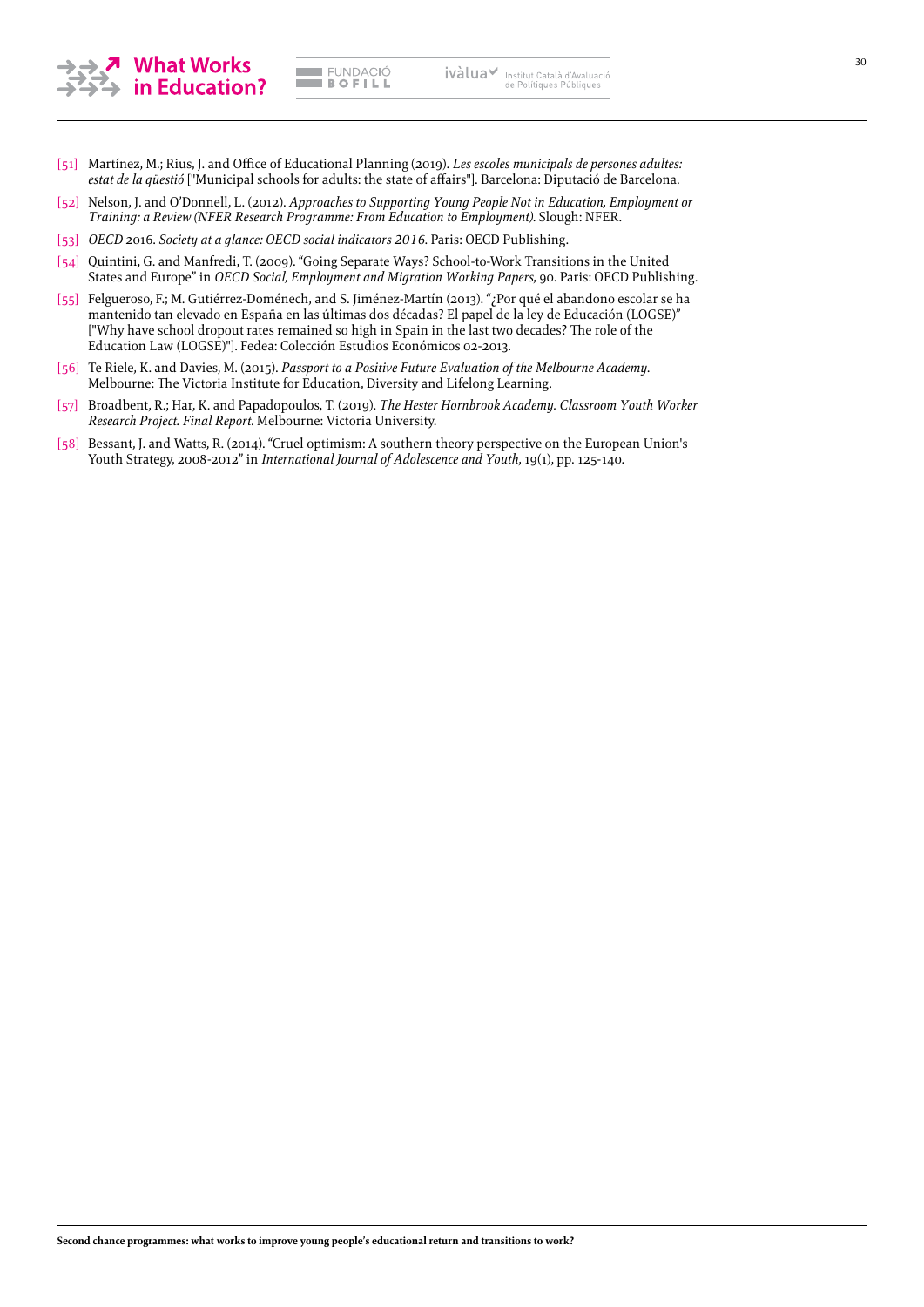

# **"What works in education?" Collection**

- **1. [What works in education?: The question that has to be asked](https://fundaciobofill.cat/publicacions/what-works-education)** Miquel Àngel Alegre, **[Is the introduction of pay-for-performance salary incentives for teachers linked](https://fundaciobofill.cat/publicacions/what-works-education?lg=es)  [to students' academic performance advisable?](https://fundaciobofill.cat/publicacions/what-works-education?lg=es)** J. Oriol Escardíbul
- **2. [Are individual tutoring programs effective in addressing diversity?](https://fundaciobofill.cat/publicacions/what-works-education-0)** Miquel Àngel Alegre, **[What grouping strategies respond to criteria of efficiency and equality?](https://fundaciobofill.cat/publicacions/what-works-education-0?lg=es)** Gerard Ferrer-Esteban
- **3. [Are summer programs effective in improving learning and educational outcomes in students?](https://fundaciobofill.cat/publicacions/are-summer-programs-effective-improving-learning-and-educational-outcomes-students)** Miquel Àngel Alegre
- **4. [What impact do after-school activities have on children's and youngsters' learning?](https://fundaciobofill.cat/publicacions/what-impact-do-after-school-activities-have-childrens-and-youngsters-learning?lg=es)** Sheila González Motos
- **5. [Are social and emotional learning programs effective tools to improve students' skills?](https://fundaciobofill.cat/publicacions/are-social-and-emotional-learning-programs-effective-tools-improve-students-skills)** Queralt Capsada, **[Using self-regulation and metacognition in class: what works and under what conditions?](https://fundaciobofill.cat/publicacions/are-social-and-emotional-learning-programs-effective-tools-improve-students-skills?lg=es)** Gerard Ferrer-Esteban
- **6. [Are scholarships and grants effective when it comes to the continuity](https://fundaciobofill.cat/publicacions/are-scholarships-and-grants-effective-when-it-comes-continuity-and-improvement?lg=es)  [and improvement of educational results at primary and secondary school level?](https://fundaciobofill.cat/publicacions/are-scholarships-and-grants-effective-when-it-comes-continuity-and-improvement?lg=es)** Mauro Mediavilla
- **7. [School Choice and Allocation Policies: What Effects Do They Have on School Segregation?](https://fundaciobofill.cat/publicacions/school-choice-and-allocation-policies-what-effects-do-they-have-school-segregation?lg=es)** Miquel Àngel Alegre
- **8. [Does school leadership affect student academic achievement?](https://fundaciobofill.cat/publicacions/does-school-leadership-affect-student-academic-achievement?lg=es)** Álvaro Choi, María Gil
- **9. [Is pupil assessment a mechanism for improving school performance?](https://fundaciobofill.cat/publicacions/education-inspection-which-models-work-best)** Sheila González Motos
- **10. [Do behavioral programs improve pupils' attitudes and outcomes?](https://fundaciobofill.cat/publicacions/do-behavioral-programs-improve-pupils-attitudes-and-outcomes?lg=es)** Miquel Àngel Alegre
- **11. [Do programs to encourage parental involvement in education improve school performance?](https://fundaciobofill.cat/publicacions/do-programs-encourage-parental-involvement-education-improve-school-performance?lg=es)** Jaume Blasco
- **12. [What impact do guidance and counselling programs have on students?](https://fundaciobofill.cat/publicacions/what-impact-do-guidance-and-counselling-programs-have-students?lg=en)** Sandra Escapa, Albert Julià
- **13. [Education inspection: which models work best?](https://fundaciobofill.cat/publicacions/education-inspection-which-models-work-best)** Álvaro Choi
- **14. [Does permanent training for teachers help to improve students' educational outcomes?](https://fundaciobofill.cat/publicacions/does-permanent-training-teachers-help-improve-students-educational-outcomes)** Núria Comas López
- **15 [Multi-tiered interventions and forms of support for meeting educational needs: what works to improve](https://fundaciobofill.cat/publicacions/multi-tiered-interventions-and-forms-support-meeting-educational-needs-what-works?lg=en)  [learning and reduce school dropout levels?](https://fundaciobofill.cat/publicacions/multi-tiered-interventions-and-forms-support-meeting-educational-needs-what-works?lg=en)** Gerard Ferrer-Esteban
- **15 [Does student learning improve through project-based instruction?](https://fundaciobofill.cat/publicacions/multi-tiered-interventions-and-forms-support-meeting-educational-needs-what-works?lg=en)** Marc Lafuente Martínez
- **17 [Are programmes to combat school absenteeism effective?](https://fundaciobofill.cat/publicacions/are-programmes-combat-school-absenteeism-effective)** Sheila González Motos
- **18 [What do we know about the effectiveness of digital technologies in education?](https://fundaciobofill.cat/publicacions/what-do-we-know-about-the-effectiveness-of-digital-technologies-in-education)** Mireia Usart Rodríguez
- **19 [Networks between schools for educational improvement: What practices are the most effective?](https://fundaciobofill.cat/publicacions/networks)** Georgeta Ion and Chris Brown